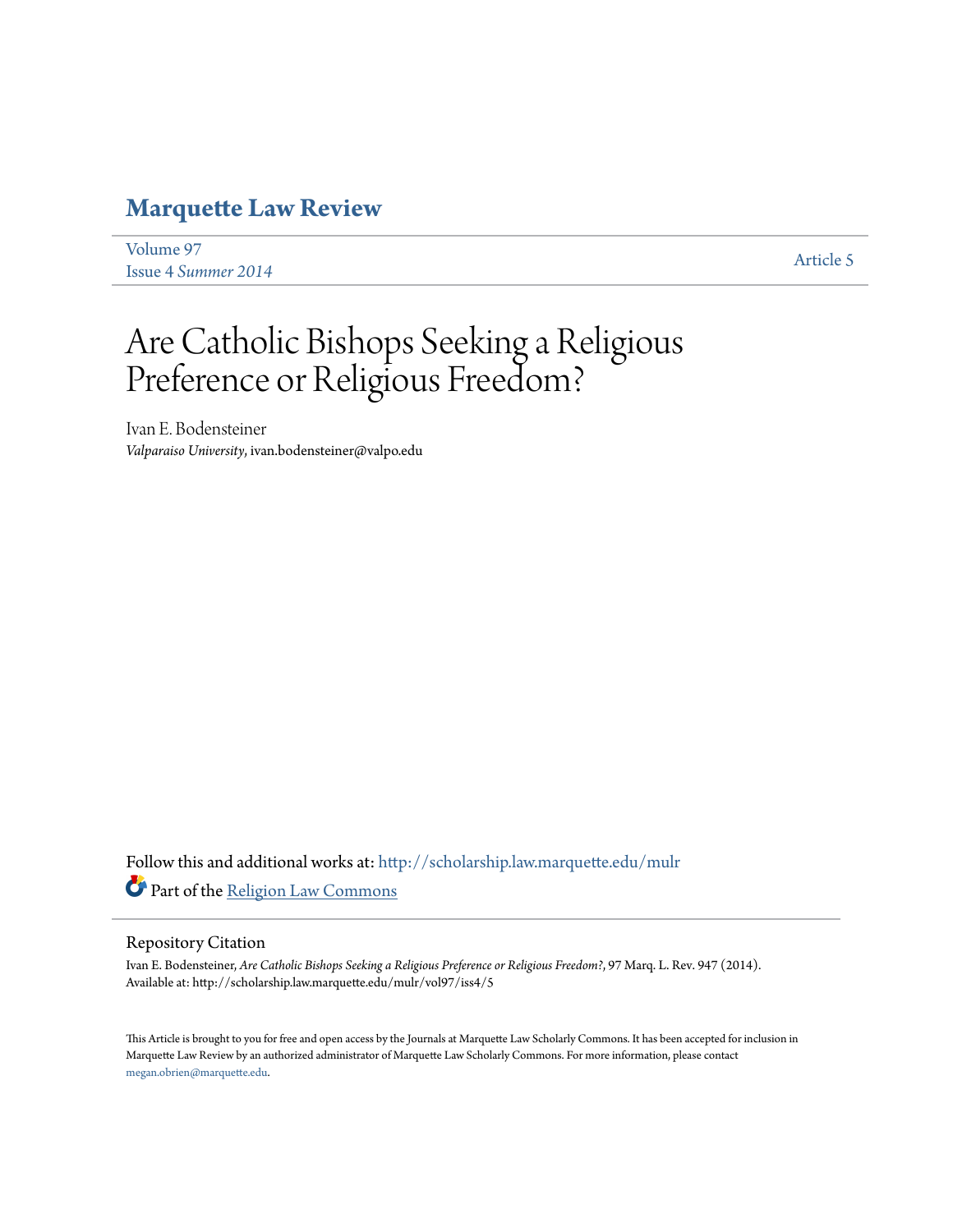# **ARE CATHOLIC BISHOPS SEEKING A RELIGIOUS PREFERENCE OR RELIGIOUS FREEDOM?**

### IVAN E. BODENSTEINER\*

*Using the Catholic Bishops' litigation strategy in challenging the Affordable Care Act as an example, this Article suggests that the Supreme Court's interpretation of the First Amendment religion clauses has emboldened religious organizations to seek preferred treatment, i.e., "to become a law unto [themselves]." The religion clauses have a common goal, religious freedom, but they are often in tension and require a delicate balance. Beginning with the Rehnquist Court, and continuing with the Roberts Court, the interpretation of the religion clauses, in combination with the free speech clause, has eliminated the wall of separation between religion and government. The wall has been replaced by an open border. As a result, government is heavily involved in subsidizing religion and religion is heavily involved in utilizing the government subsidy while attempting to exempt itself from government rules with which it disagrees.* 

*Well-funded religious institutions and their advocacy groups, operating under the banner of religious freedom, are doing exactly what was forecast by the Court in* Reynolds *nearly 140 years ago—seeking to exempt themselves from religion-neutral laws of general applicability. The Catholic Bishops and their allied religious institutions want to, for example, become large employers in the public square but not abide by the rules that govern other public square employers. They want to be free to discriminate, particularly based on gender; they want to enlist the help of government in enforcing their doctrines on others who do not agree with those doctrines. In short, they seek a specific religious preference based on the Constitution and laws that are designed to promote broad religious freedom.* 

 <sup>\*</sup>Professor of Law, Valparaiso University Law School.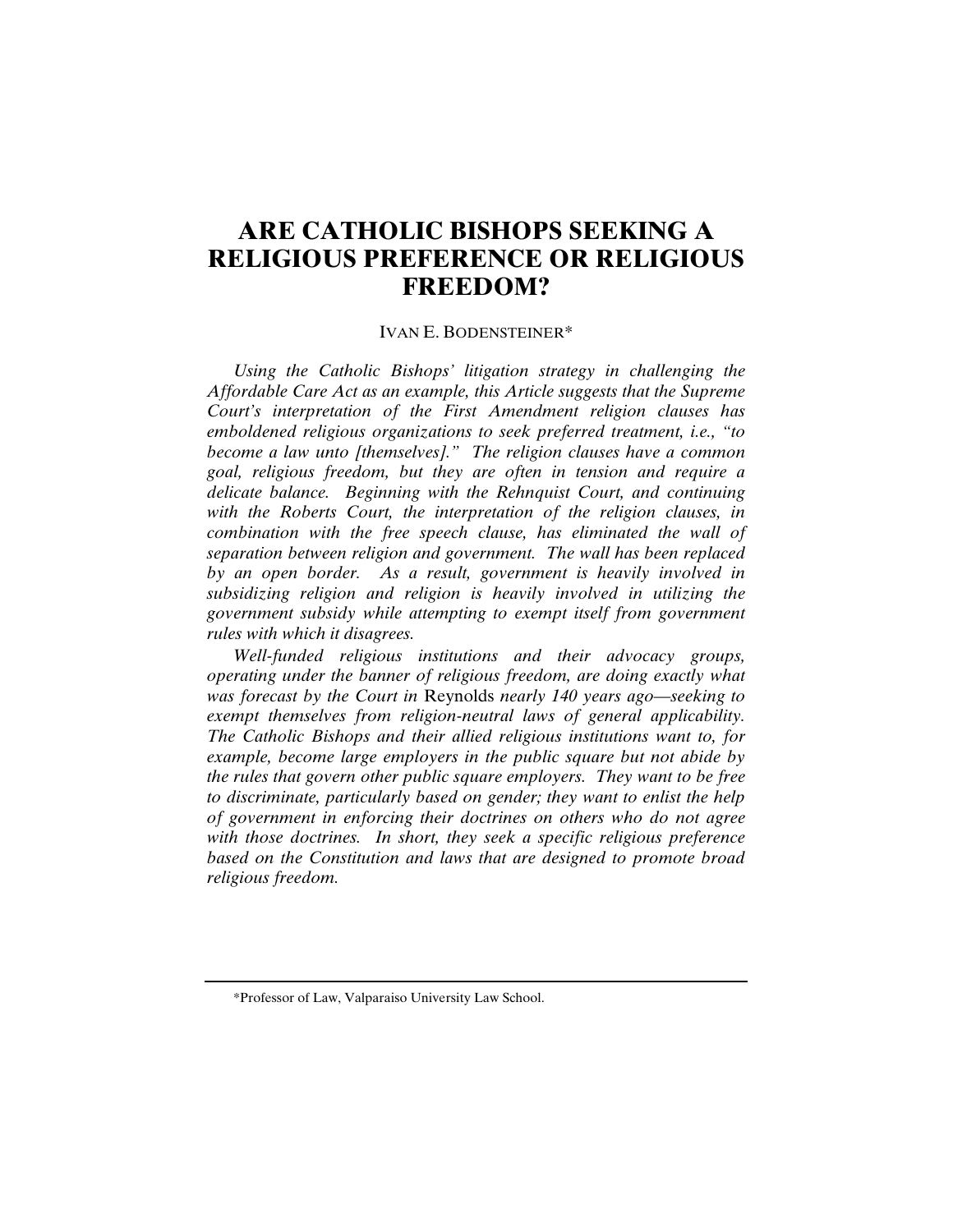| III. SUMMARY OF RELEVANT CONSTITUTIONAL PRINCIPLES  959  |  |
|----------------------------------------------------------|--|
| IV. APPLICATION OF RELEVANT CONSTITUTIONAL PRINCIPLES TO |  |
| CATHOLIC BISHOPS' LITIGATION AND HOSANNA-TABOR 966       |  |
|                                                          |  |

#### I. INTRODUCTION

More than 130 years ago, and less than 100 years after the adoption of the First Amendment, the Court, in *Reynolds v. United States*, rejected a Free Exercise Clause<sup>1</sup> challenge to a federal law that prohibited polygamy where the accused claimed that his Mormon religion required that he have multiple wives. $\degree$  Reynolds argued that the Free Exercise Clause required an exemption from otherwise valid criminal laws, but the Court rejected his argument.<sup>3</sup> The Chief Justice of the Court wrote:

[A]s a law of the organization of society under the exclusive dominion of the United States, it is provided that plural marriages shall not be allowed. Can a man excuse his practices to the contrary because of his religious belief? To permit this would be to make the professed doctrines of religious belief superior to the law of the land, and *in effect to permit every citizen to become a law unto himself*. Government could exist only in name under such circumstances.<sup>4</sup>

More than 100 years later, in *Employment Division v. Smith*, the Court rejected a Free Exercise Clause challenge to an Oregon law that included "religiously inspired peyote use within the reach of its general criminal prohibition on use of that drug" and permitted Oregon "to deny unemployment benefits to persons dismissed from their jobs because of such religiously inspired use."5 Justice Scalia, writing for the Court, invoked *Reynolds* in reaching his conclusion:

<sup>1.</sup> U.S. CONST. amend. I ("Congress shall make no law respecting an establishment of religion, or prohibiting the free exercise thereof; or abridging the freedom of speech, or of the press; or [not of] the right of the people peaceably to assemble, and to petition the Government for a redress of grievances.").

<sup>2.</sup> Reynolds v. United States, 98 U.S. 145, 161–62, 167–68 (1878).

<sup>3.</sup> *Id.* at 162, 164–67.

<sup>4.</sup> *Id.* at 166–67 (emphasis added).

<sup>5.</sup> Emp't Div. v. Smith, 494 U.S. 872, 874, 890 (1990).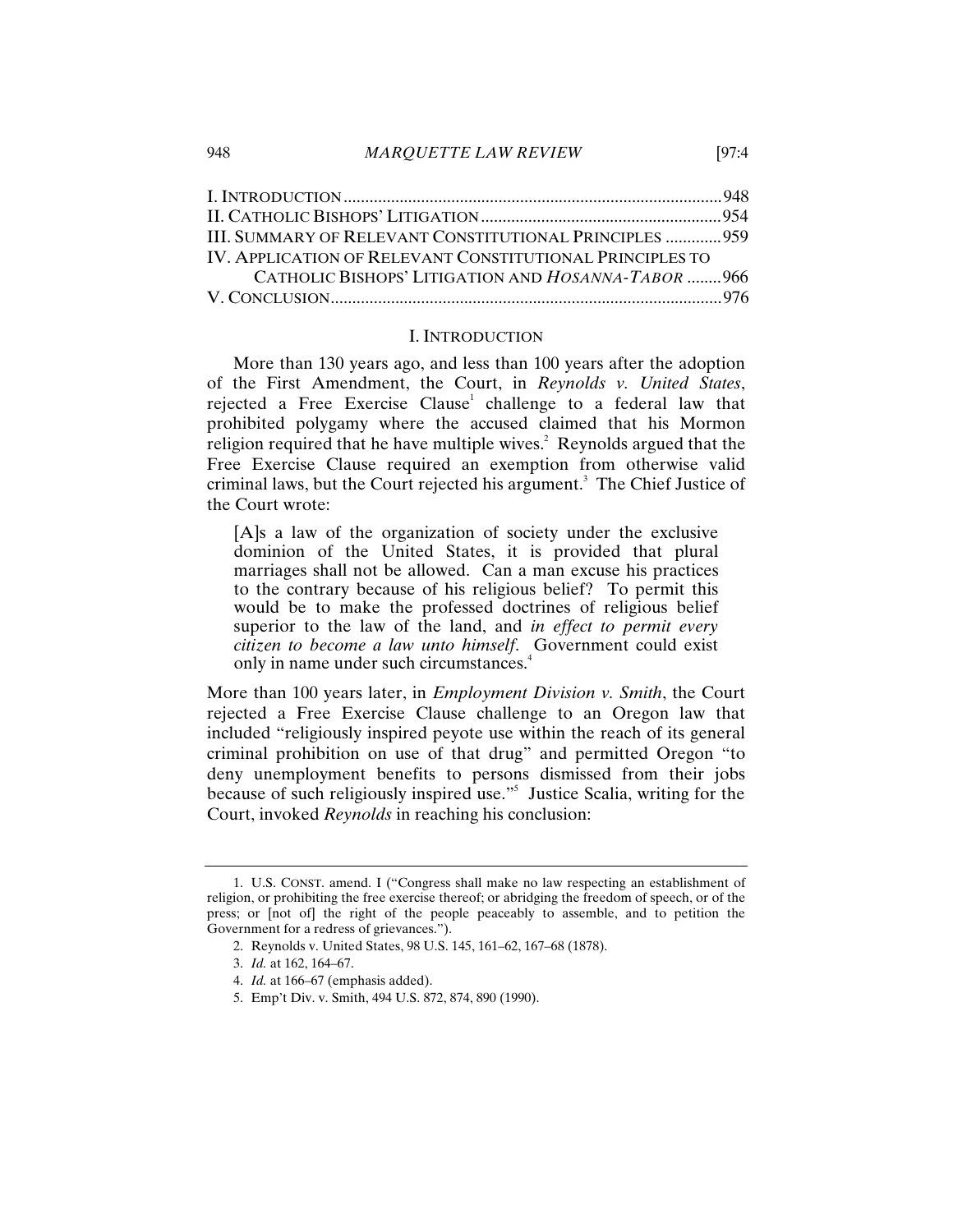The government's ability to enforce generally applicable prohibitions of socially harmful conduct, like its ability to carry out other aspects of public policy, "cannot depend on measuring the effects of a governmental action on a religious objector's spiritual development." To make an individual's obligation to obey such a law contingent upon the law's coincidence with his religious beliefs, except where the State's interest is "compelling"—permitting him, by virtue of his beliefs, "*to become a law unto himself*,"—contradicts both constitutional tradition and common sense.<sup>6</sup>

Fast-forward to May 2012, approximately one month before the Supreme Court upheld the key provisions of the Patient Protection and Affordable Care Act (PPACA).<sup>7</sup> The United States Conference of Catholic Bishops (Catholic Bishops) spearheaded a religious-freedom attack<sup>8</sup> on a provision of the PPACA that requires most health insurance plans to provide "essential health benefits," including "[p]reventive and wellness services," as defined by the Secretary of Health and Human Services.<sup>9</sup> There are a number of exemptions and safe-harbor provisions available to certain employers, including: an

9. 42 U.S.C. § 18022(b) (Supp. V 2012); *see also Women's Preventive Services Guidelines*, HRSA.GOV, http://www.hrsa.gov/womensguidelines/ (last visited Mar. 28, 2014).

<sup>6.</sup> *Id.* at 885 (emphasis added) (internal citations omitted) (quoting Lyng v. Nw. Indian Cemetery Protective Ass'n, 485 U.S. 439, 451 (1988); *Reynolds*, 98 U.S. at 167).

<sup>7. 26</sup> U.S.C. § 5000A (2012), *upheld in* Nat'l Fed'n of Indep. Bus. v. Sebelius, 132 S. Ct. 2566, 2600, 2608 (2012).

<sup>8.</sup> There are a variety of lawsuits with different plaintiffs, including a few Catholic colleges and universities, but the complaints were obviously coordinated. *See, e.g.*, Complaint, Roman Catholic Archbishop of Wash. v. Sebelius, No. 1:12-cv-00815 (D.D.C. filed May 21, 2012) [hereinafter Complaint, Roman Catholic Archbishop], *dismissed as not ripe*, 920 F. Supp. 2d 8 (D.D.C. 2013), *appeal held in abeyance*, 2013 WL 3357814 (D.C. Cir. June 21, 2013); Complaint and Demand for Jury Trial, Franciscan Univ. of Steubenville v. Sebelius, No. 2:12-cv-00440 (S.D. Ohio filed May 21, 2012), *dismissed for lack of jurisdiction*, 2013 WL 1189854 (S.D. Ohio Mar. 22, 2013); Complaint, Trautman v. Sebelius, No. 1:12-cv-00123 (W.D. Pa. filed May 21, 2012), *dismissed as not ripe sub nom.*, Persico v. Sebelius, 919 F. Supp. 2d 622 (W.D. Pa. 2013). Since then, many more lawsuits have been filed and new decisions are issued regularly. *See, e.g.*, Roman Catholic Archdiocese of N.Y. v. Sebelius, 2013 WL 6579764 (E.D.N.Y. Dec. 16, 2013). The landscape of this litigation changes almost daily, so I will not attempt to provide an exhaustive list of either the cases or the decisions. Suffice it to say, the results have been mixed. I wonder whether Pope Francis was thinking, at least in part, about these lawsuits when he commented in September 2013 about the Catholic Church being "obsessed" with abortion, gay marriage, and contraception. Laurie Goodstein, *Pope Says Church Is 'Obsessed' with Gays, Abortion, Birth Control*, N.Y. TIMES, Sept. 20, 2013, at A1.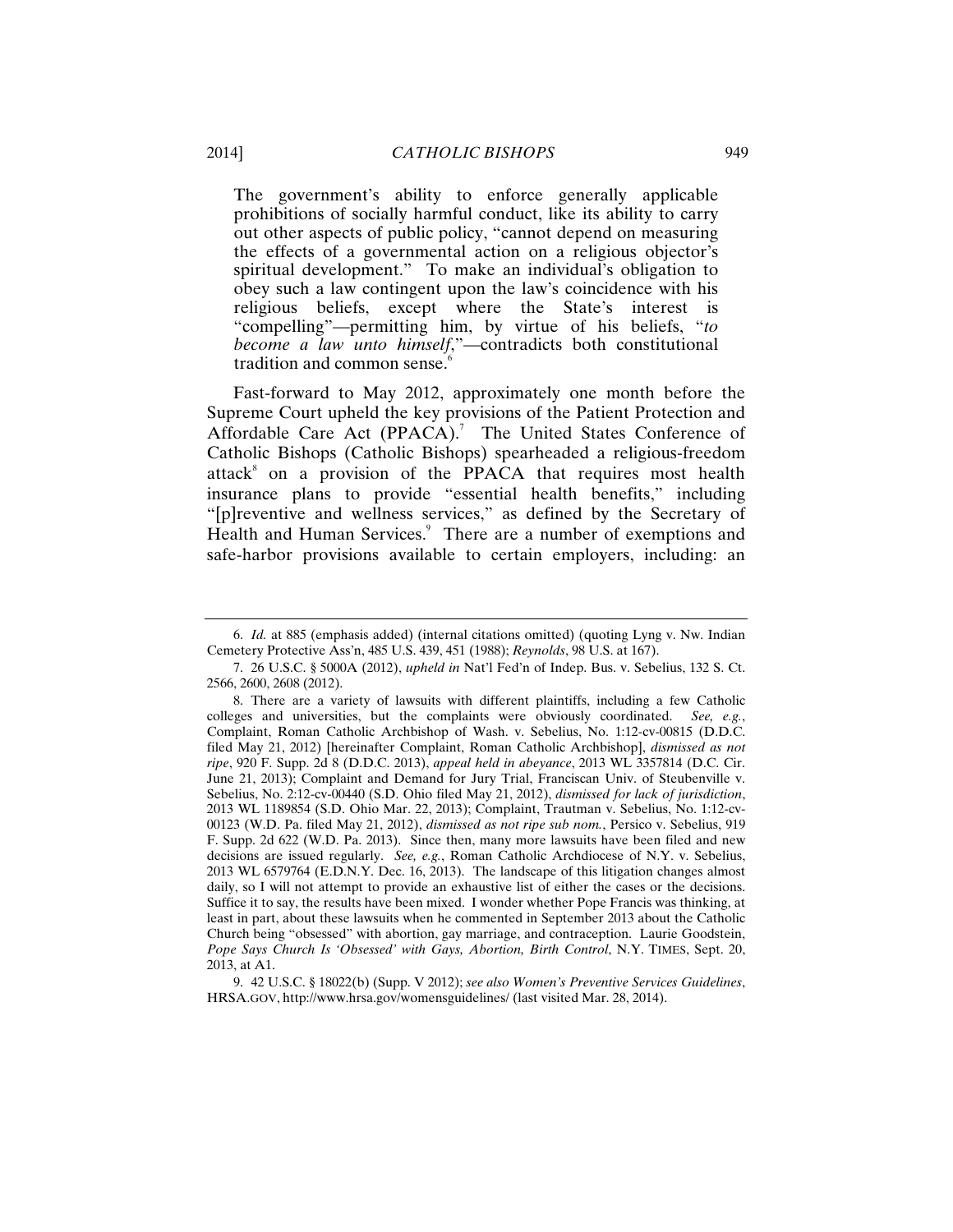exemption for "religious employers"; $^{10}$  an exemption for "grandfathered" health plans;<sup>11</sup> a temporary safe-harbor provision ensuring that no department will take enforcement action against nonprofit employers and their group health plans that "on and after February 10, 2012, do not provide some or all of the contraceptive coverage otherwise required, consistent with any applicable State law, because of the religious beliefs of the organization"; $\frac{1}{2}$  and an exemption for employers with fewer than fifty employees, which do not have to provide employees with a health insurance plan.<sup>13</sup> Prior to the litigation organized by the Catholic Bishops, the Obama administration proposed a compromise, $14$  but that did not satisfy the Catholic Bishops, $15$  so they, and others, proceeded with the litigation.<sup>16</sup> Several weeks after the litigation was initiated, the Catholic Health Association (CHA), comprised of 2,000 Catholic hospitals, health systems, and related organizations, expressed its deep concern about the compromise, even though it had initially supported it.<sup>17</sup> Surveys suggest the Catholic

13. 26 U.S.C. § 4980H(c)(2)(A) (2012).

14. *See* Office of the Press Sec'y, White House, *Fact Sheet: Women's Preventive Services and Religious Institutions*, WHITEHOUSE.GOV (Feb. 10, 2012), http://www.whitehouse.gov/the -press-office/2012/02/10/fact-sheet-women-s-preventive-services-and-religious-institutions. The *Fact Sheet* states:

Under the new policy to be announced today, women will have free preventive care that includes contraceptive services no matter where she works. The policy also ensures that if a woman works for a religious employer with objections to providing contraceptive services as part of its health plan, the religious employer will not be required to provide, pay for or refer for contraception coverage, but her insurance company will be required to directly offer her contraceptive care free of charge.

*Id.*

<sup>10. 45</sup> C.F.R. § 147.130(a)(1)(iv)(B) (2012) (setting out the criteria for this exemption).

<sup>11.</sup> *Id.* § 147.140(a)(1)(i). Plans in which individuals were enrolled on March 23, 2010, are not subject to the preventive services provision. *Id.* § 147.140(a)(1)(ii).

<sup>12.</sup> *See* Certain Preventive Services Under the Affordable Care Act, 77 Fed. Reg. 16,501, 16,502–03 (proposed Mar. 21, 2012) (to be codified at 45 C.F.R. pt. 147) (providing a safe-harbor that "is in effect until the first plan year that begins on or after August 1, 2013"); Group Health Plans and Health Insurance Issuers Relating to Coverage of Preventive Services Under the Patient Protection and Affordable Care Act, 77 Fed. Reg. 8725, 8727 (Feb. 15, 2012) (to be codified at 45 C.F.R. pt. 147) (same).

<sup>15.</sup> *See* Complaint, Roman Catholic Archbishop, *supra* note 8; *see also infra* note 17 and accompanying text.

<sup>16.</sup> *See, e.g.*, Complaint, Roman Catholic Archbishop, *supra* note 8.

<sup>17.</sup> Emily Douglas, *Catholic Health Association Pulls Support from Contraception Mandate*, THE NATION (June 20, 2012, 6:01 PM), http://www.thenation.com/blog/168509/cath olic-health-association-pulls-support-contraception-mandate. The CHA listed its concerns in a letter to the Department of Health and Human Services. Letter from Carol Keehan,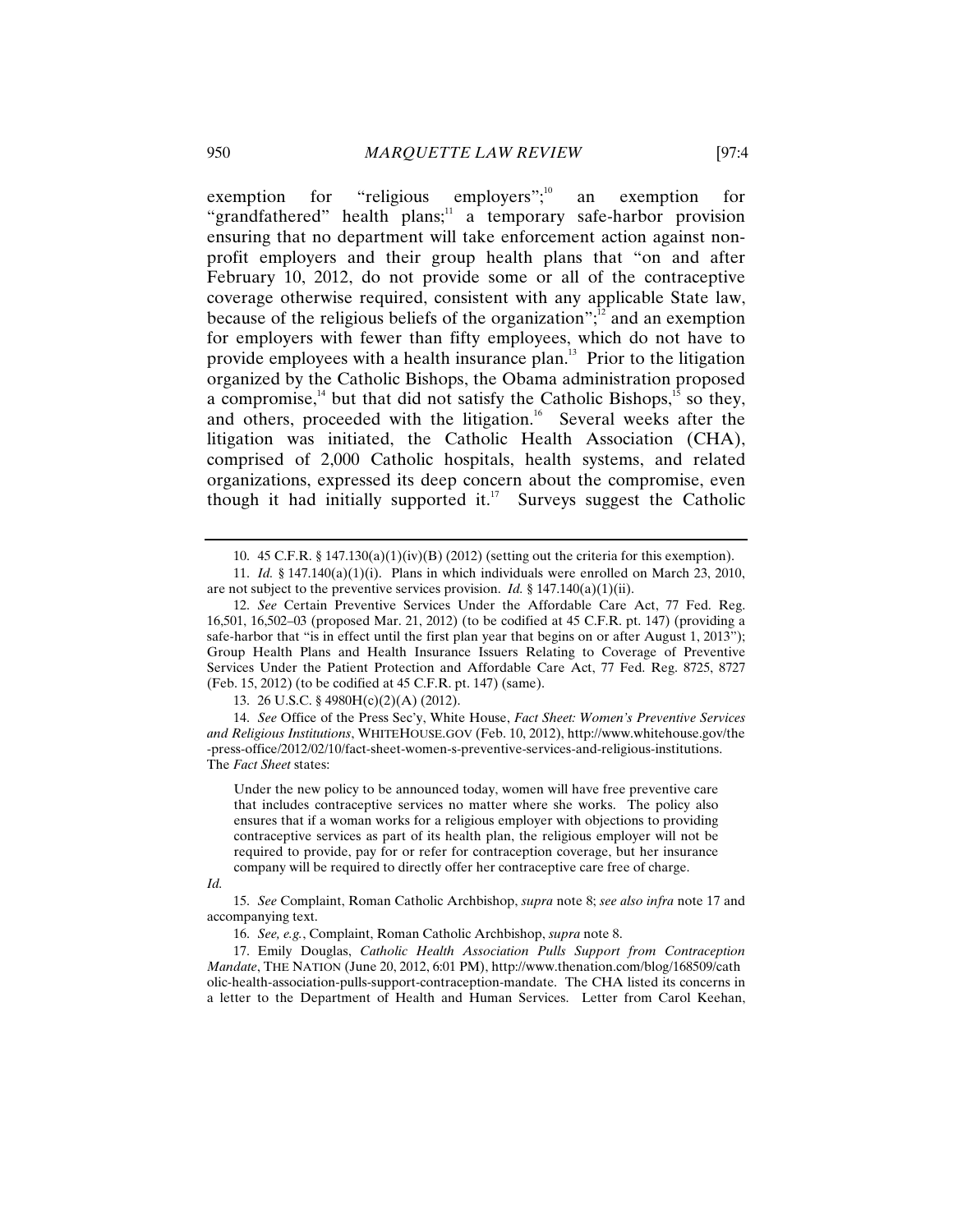Bishops are presenting the "corporate" or institutional version of religious freedom, not the version of a substantial percentage of Catholics who use contraceptive devices.<sup>18</sup>

This Article is not intended as an exhaustive brief for either side in the Catholic Bishops' litigation, although it will question the Bishops' legal position,<sup>19</sup> as well as the purpose of the litigation.<sup>20</sup> More generally,

19. Similar litigation by religious institutions challenging state laws that required employers providing group health insurance coverage to employees to include prescription contraceptives in the insurance coverage has been unsuccessful. *See, e.g.*, Catholic Charities of Sacramento, Inc. v. Superior Court, 85 P.3d 67 (Cal. 2004), *cert. denied*, 543 U.S. 816 (2004); Catholic Charities of the Diocese of Albany v. Serio, 859 N.E.2d 459 (N.Y. 2006), *cert. denied*, 552 U.S. 816 (2007).

20. When I learned of the litigation, I questioned whether the race of the President played a role in the Catholic Bishops' decision to initiate litigation, but I decided not to pursue that issue here. More recently, I became aware of a brief article written by Most Rev. John R. Quinn, Archbishop Emeritus of San Francisco, addressing a "demand from many Catholic bishops and lay leaders that the University of Notre Dame rescind its invitation to President Obama to deliver the 2009 commencement address." John R. Quinn, *A Critical Moment: Barack Obama, Notre Dame and the Future of the U.S. Church*, AMERICA: NAT'L CATH. REV. (Mar. 30, 2009), http://americamagazine.org/issue/692/100/critical-moment. Archbishop Quinn stated that three "hard and penetrating questions" occurred to him. *Id.* Most relevant here is the third:

 3. If the president is forced to withdraw, how will that fact be used? Will it be used to link the church with racist and other extremist elements in our country? Will the banishment of the first African-American president from Catholic university campuses be seen as grossly insensitive to the heritage of racial hatred which has burdened our country for far too long? Will it be used to paint the bishops as supporters of one political party over another? Will this action be seen as proof that the bishops of the United States do not sincerely seek dialogue on major policy questions, but only acquiescence?

*Id.* Does the Catholic Bishops' attack on PPACA raise the same "hard and penetrating" questions? Incidentally, President Obama did deliver the 2009 commencement address at

Robert V. Stanek, and Joseph R. Swedish, Catholic Health Ass'n., to Marilyn Tavenner, Acting Adm'r, Ctrs. for Medicare and Medicaid Servs., Dep't of Health and Human Servs. (June 15, 2012), *available at* http://www.washingtonpost.com/r/2010-2019/WashingtonPost/201 2/06/15/SocialIssues-Religion-Immigration/Graphics/061512CHAComments\_ANPRM\_Wom ensPreventiveServices.pdf.

<sup>18.</sup> *See* RACHEL K. JONES & JOERG DREWEKE, COUNTERING CONVENTIONAL WISDOM: NEW EVIDENCE ON RELIGION AND CONTRACEPTIVE USE 3–8 (2011), *available at* http://www.guttmacher.org/pubs/Religion-and-Contraceptive-Use.pdf (noting that among "sexually active women who are not pregnant, postpartum or trying to get pregnant," 68% of Catholic women in that universe used "highly effective methods"—32% sterilization, 31% pill, and 5% IUD). In *Thomas v. Review Board*, 450 U.S. 707 (1981), the Court gave Free Exercise Clause protection to Thomas's version of what his religion, Jehovah's Witness, required, not the institution's "official" version. *Id.* at 711, 715–16. Are the Catholic Bishops asking the courts to impose the institutional version of Catholicism on the government at the expense of a substantial number of Catholics who disagree with that version and, in fact, want the benefit provided by the PPACA?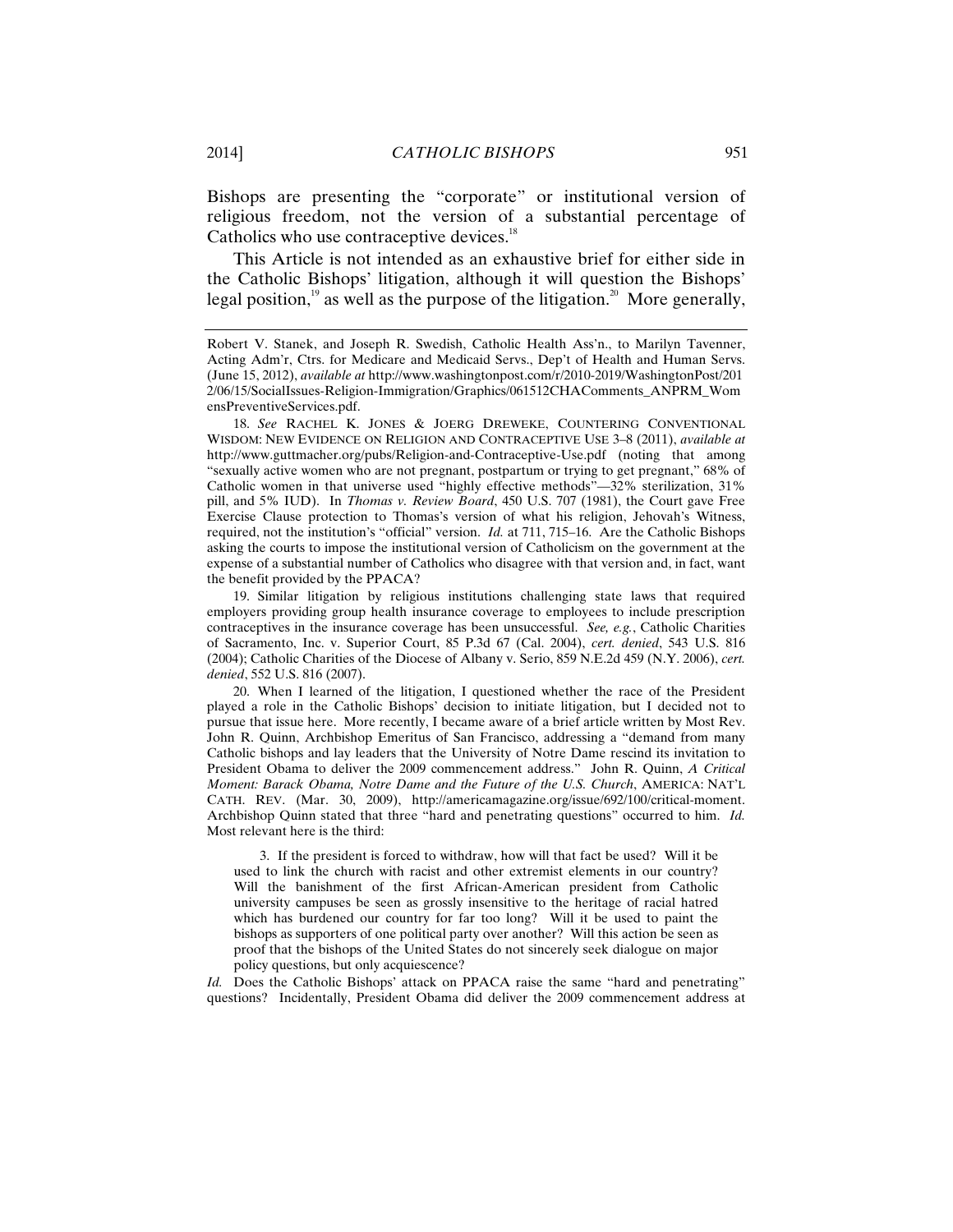this Article questions the validity of the expressed concern about religious freedom, or freedom of conscience as some express it. In a country where at least mainstream religion enjoys substantial freedom, are the Catholic Bishops attempting "to become a law unto [themselves]"? $^{21}$  Indeed, religious freedom is important, particularly for *individuals*, but when does governmental gerrymandering to accommodate one group's religious beliefs or practices interfere with the freedom of others, including some members of the group?

For example, does the decision in *Hosanna-Tabor Evangelical Lutheran Church and School v. EEOC*, holding that the First Amendment requires a "ministerial exception" to federal antidiscrimination laws, restrict the freedom of the victims of such discrimination, including retaliation?22 Assuming *Hosanna-Tabor* gives religious institutions the freedom to discriminate on the basis of race, $23$  it limits the freedom of the victims of such discrimination.<sup>24</sup> When religious employers seek a ministerial exception that would permit them to discriminate, for example, on the basis of race in filling certain positions, they are seeking "to become a law unto [themselves]."<sup>25</sup>

If the Catholic Bishops are successful in their litigation and they are exempted from the challenged provisions of the PPACA, the freedom of non-Catholic employees of the exempt Catholic institutions, as well

Notre Dame. *See Obama Notre Dame Speech*, HUFFINGTON POST (June 17, 2009, 6:12 AM), http://www.huffingtonpost.com/2009/05/17/obama-notre-dame-f\_n\_204387.html. Shortly after the election on November 6, 2012, Vincent Miller, the Gudorf Chair of Catholic Theology and Culture at the University of Dayton, wrote that "President Obama's narrow victory among Catholic voters this week will be seen by many as a political loss for the U.S. Catholic bishops, who appeared to be openly opposing Obama during the presidential campaign." Vincent Miller, *My Take: Catholic Bishops' Election Behavior Threatens Their Authority*, CNN BELIEF BLOG (Nov. 8, 2012, 10:18 AM), http://religion.blogs.cnn.com/2012/11/08/mytake-catholic-bishops-election-behavior-threatens-their-authority. While defending the Church's right to conduct a campaign on religious liberty, Miller indicated that "its 'Preserve Religious Freedom' yard signs were clearly designed to be placed alongside partisan candidate signs." *Id.* He also stated that "the bishops' posture toward the administration during the election poses a major risk to the Church because it left the impression that there was only one legitimate Catholic choice for president—Mitt Romney." *Id.*

<sup>21.</sup> *See* Reynolds v. United States, 98 U.S. 145, 167 (1878).

<sup>22.</sup> Hosanna-Tabor Evangelical Lutheran Church & Sch. v. EEOC, 132 S. Ct. 694, 710 (2012); *see also* discussion *infra* Part IV.

<sup>23.</sup> While *Hosanna-Tabor* did not involve race discrimination, it is not clear that the Court would treat race discrimination differently. *See Hosanna-Tabor*, 132 S. Ct. at 710.

<sup>24.</sup> A license to discriminate on the basis of race deprives some (usually racial minorities) of equal opportunity in employment, which is a denial of freedom.

<sup>25.</sup> *See Reynolds*, 98 U.S. at 167.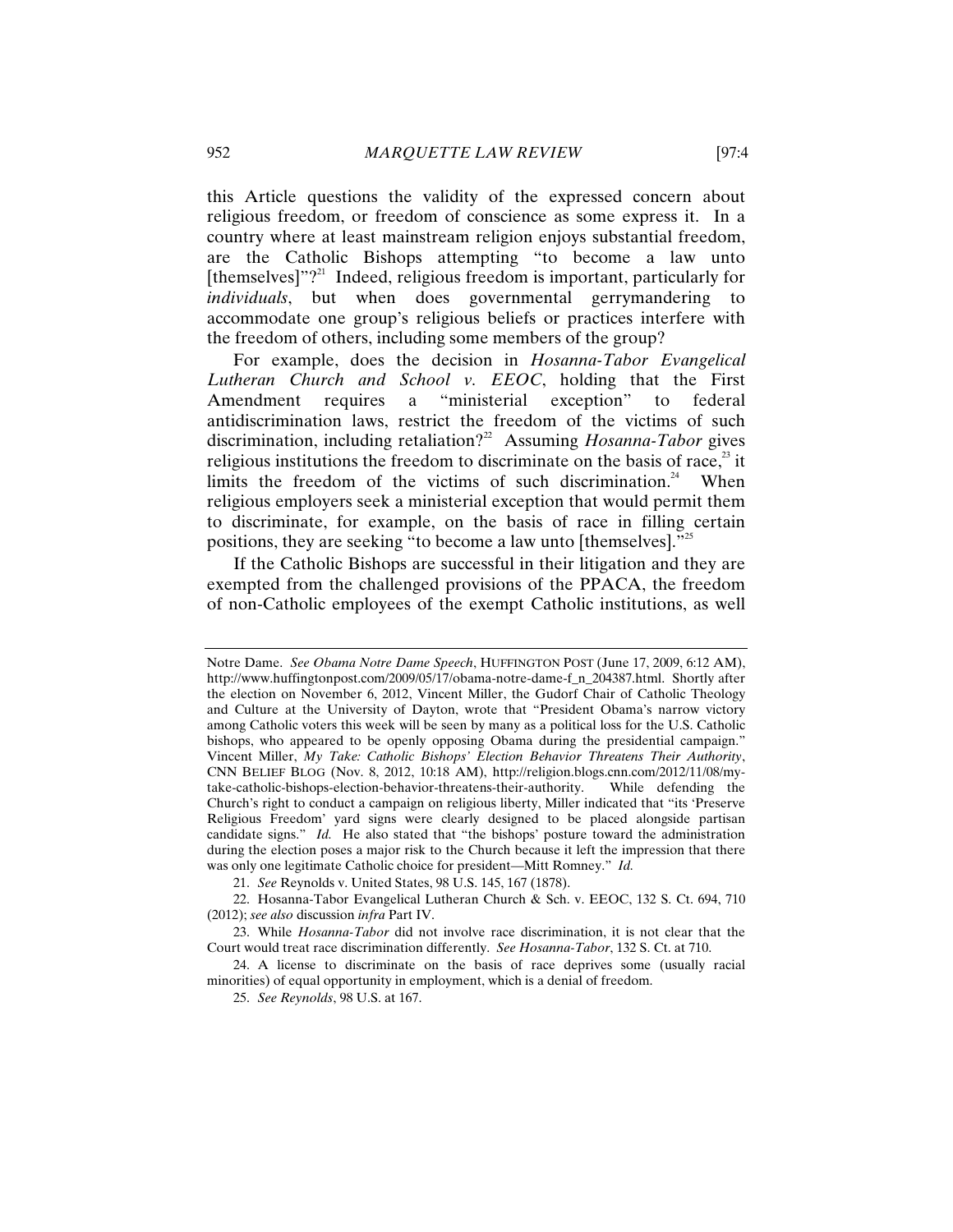as the Catholic employees who have a different view of what it means to be Catholic—to choose when to procreate and when not to do so—will be limited.<sup>26</sup> In effect, the Catholic Bishops are asking government to help enforce their anti-contraception rule by punishing those Catholics who choose to use prescription contraceptives. Is requiring the "good" Catholic employees of a Catholic religious institution covered by the PPACA, who participate in its health insurance program but choose not to use the contraception benefit, to subsidize the "bad" Catholic employees, who use their health insurance to purchase prescriptive contraceptives, a greater infringement of religious freedom or freedom of conscience than the government-imposed obligation to support religious instruction or worship through an educational voucher program that benefits primarily Catholic elementary and secondary schools? $2^{27}$ 

In short, the Catholic Bishops want to promote their institutional religious freedom even though that freedom is often at the expense of individuals' freedom, including many Catholic women who support and

<sup>26.</sup> Of course, they are free to purchase prescription contraceptives but not all women have the financial resources to do so. The "non-conforming" Catholics are free to work for an employer that complies with the PPACA, just as the Catholic institutions are free to avoid becoming an "employer." *See Contraceptive Coverage: Stories from the Front Lines*, ASS'N OF REPROD. HEALTH PROF'LS, https://www.arhp.org/Policy-and-Advocacy/Policy-Recomme ndations/Contraceptive-Coverage/stories (last visited Apr. 2, 2014).

<sup>27.</sup> *See* Zelman v. Simmons-Harris, 536 U.S. 639, 647, 681 (2002) (majority opinion & Thomas, J., concurring) (noting that in the 1999–2000 school year, 96% of all voucher recipients attended religious schools and that thirty-five of forty-six (76%) of the religious schools were Catholic). The recently adopted Indiana school voucher program, An Act to Amend the Indiana Code Concerning Education, Pub. L. No. 92-2011, § 10, 2011 Ind. Acts 1024 (codified as amended at IND. CODE ANN. § 20-51-4 (LexisNexis Supp. 2013)), prohibits "eligible school[s]" from discriminating "on the basis of race, color, or national origin," IND. CODE ANN. § 20-51-4-3(a), but it does not prohibit "religious instruction or activities" in the "eligible school[s]," *id.* § 20-51-4-1(a)(1). Thus, one whose conscience or religious beliefs dictate that she not support Catholic religious instruction or activities is left with no choice, i.e., she must pay the taxes that support the "choice scholarship[s]." *See id.* § 20-51-4-1(a)(1). The Court, in *Arizona Christian School Tuition Organization v. Winn*, recognized that "[a] dissenter whose tax dollars are 'extracted and spent' knows that he has in some small measure been made to contribute to an establishment in violation of conscience." Ariz. Christian Sch. Tuition Org. v. Winn, 131 S. Ct. 1436, 1447 (2011) (quoting Flast v. Cohen, 392 U.S. 83, 106 (1968)); *see also* Mitchell v. Helms, 530 U.S. 793, 870 (2000) (Souter, J., dissenting) ("[C]ompelling an individual to support religion violates the fundamental principle of freedom of conscience.").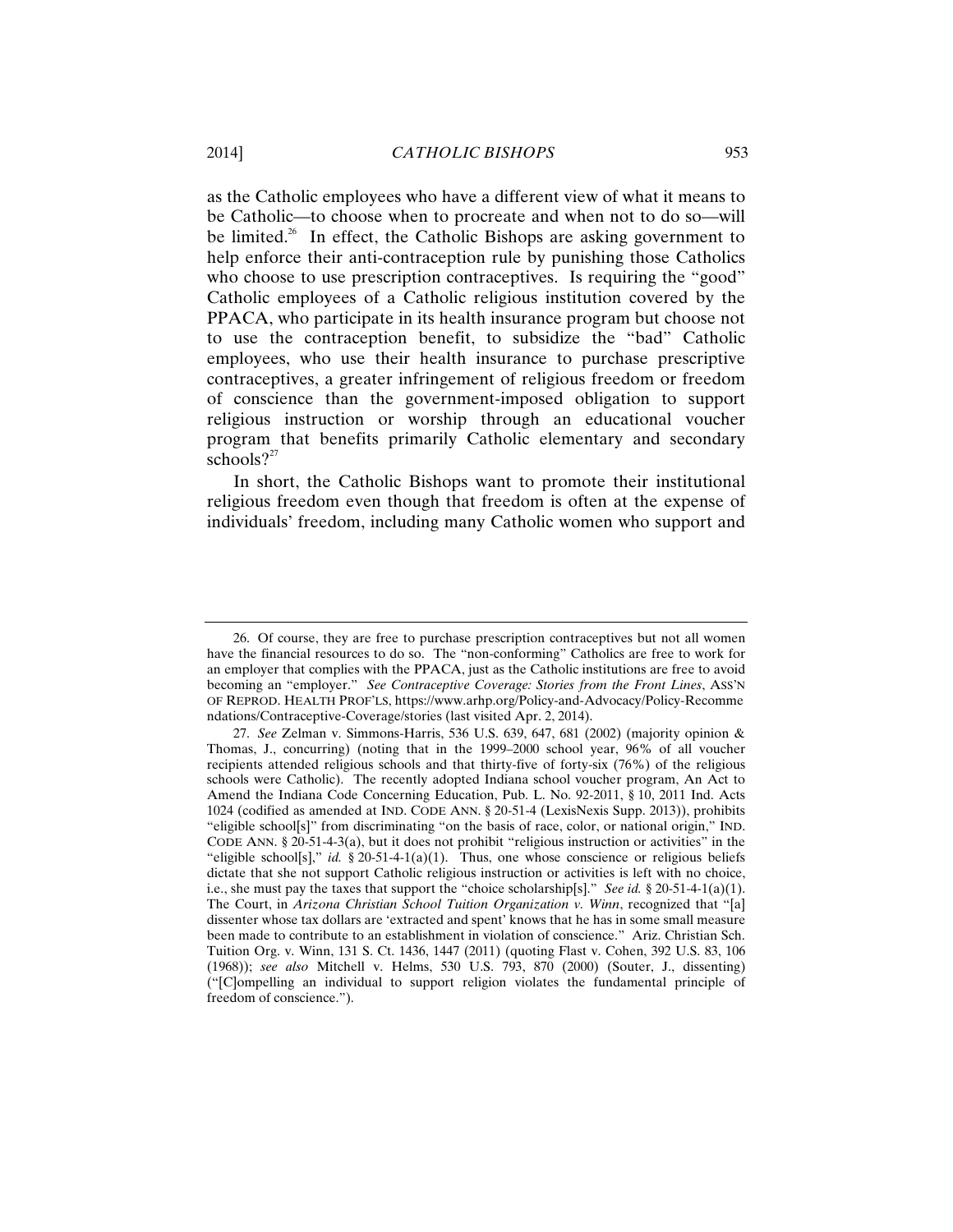would utilize the insurance required by the challenged provisions in the  $PPACA.<sup>28</sup>$ 

## II. CATHOLIC BISHOPS' LITIGATION

Although there are many lawsuits, I will provide a brief description of one of them, *Roman Catholic Archbishop of Washington v. Sebelius*, filed in the U.S. District Court in the District of Columbia.<sup>29</sup> All of the plaintiffs in this case are corporations, $30$  emphasizing that this case is about the religious freedom of *certain* Catholic institutions that are

<sup>28.</sup> *See* Ian Millhiser, *Catholic Nuns File Brief Supporting Affordable Care Act*, THINK PROGRESS (Feb. 23, 2012, 11:30 AM), http://www.thinkprogress.org/justice/2012/02/23/431147 /catholic-nuns-file-brief-supporting-affordable-care-act/.

<sup>29.</sup> Complaint, Roman Catholic Archbishop, *supra* note 8. There are other lawsuits filed by individuals who own or operate for-profit employers and who claim they run the business in a manner consistent with their religious beliefs. On November 26, 2013, the Court agreed to hear two of these cases—*Conestoga Wood Specialties Corp. v. Secretary of U.S. Health and Human Services*, 724 F.3d 377 (3d Cir. 2013), *cert. granted*, 134 S. Ct. 678 (2013), and *Hobby Lobby Stores, Inc. v. Sebelius*, 723 F.3d 1114 (10th Cir. 2013), *cert. granted*, 134 S. Ct. 678 (2013). In the latter, the Tenth Circuit reversed the denial of a preliminary injunction and remanded after deciding corporations are "persons" within the meaning of the Religious Freedom Restoration Act of 1993 (RFRA). *Hobby Lobby*, 723 F.3d at 1121, 1128–29, 1147. In the former, the Third Circuit affirmed the denial of a preliminary injunction, holding a forprofit secular corporation could not assert a Free Exercise Clause claim, and it could not engage in religious exercise under the Free Exercise Clause, and therefore, could not assert a RFRA claim. *Conestoga*, 724 F.3d at 388–89. Further, the court held that the shareholders likely did not have a viable claim that implementation of the women's preventive healthcare regulation under PPACA against the corporation violated their right to free exercise of religion. *Id.*; *see also* Eden Foods, Inc. v. Sebelius, 733 F.3d 626, 627–28 (6th Cir. 2013), *petition for cert. filed*, 82 U.S.L.W. 3318 (U.S. Nov. 12, 2013) (No. 13-591); Autocam Corp. v. Sebelius, 730 F.3d 618, 620 (6th Cir. 2013) (rejecting the religion-based challenge to the mandated preventive and wellness provisions of the PPACA), *petition for cert. filed*, 82 U.S.L.W. 3245 (U.S. Oct. 15, 2013) (No. 13-482); O'Brien v. U.S. Dep't of Health & Human Servs., 894 F. Supp. 2d 1149, 1154, 1169 (E.D. Mo. 2012) (dismissing a challenge to the preventive services coverage provision of the PPACA, 42 U.S.C. § 300gg-13(a) (Supp. V. 2012), based on the religion clauses and the Free Speech Clause of the First Amendment, RFRA, and the Administrative Procedure Act); Newland v. Sebelius, 881 F. Supp. 2d 1287, 1299 (D. Colo. 2012) (issuing a preliminary injunction enjoining federal officials and agencies from applying or enforcing the substantive requirement imposed by 42 U.S.C. § 300gg-13(a)(4), and the application of the penalties in 26 U.S.C. §§ 4980D, 4980H (2012), and 29 U.S.C. § 1132), *aff'd*, 542 F. App'x 706 (10th Cir. 2013), *petition for cert. filed*, 82 U.S.L.W. 3468 (U.S. Jan. 31, 2014) (No. 13-919).

<sup>30.</sup> Complaint, Roman Catholic Archbishop, *supra* note 8. Other plaintiffs are The Consortium of Catholic Academies of the Archdiocese of Washington, Inc., Archbishop Carroll High School, Inc., Catholic Charities of the Archdiocese of Washington, Inc., and The Catholic University of America. *Id.*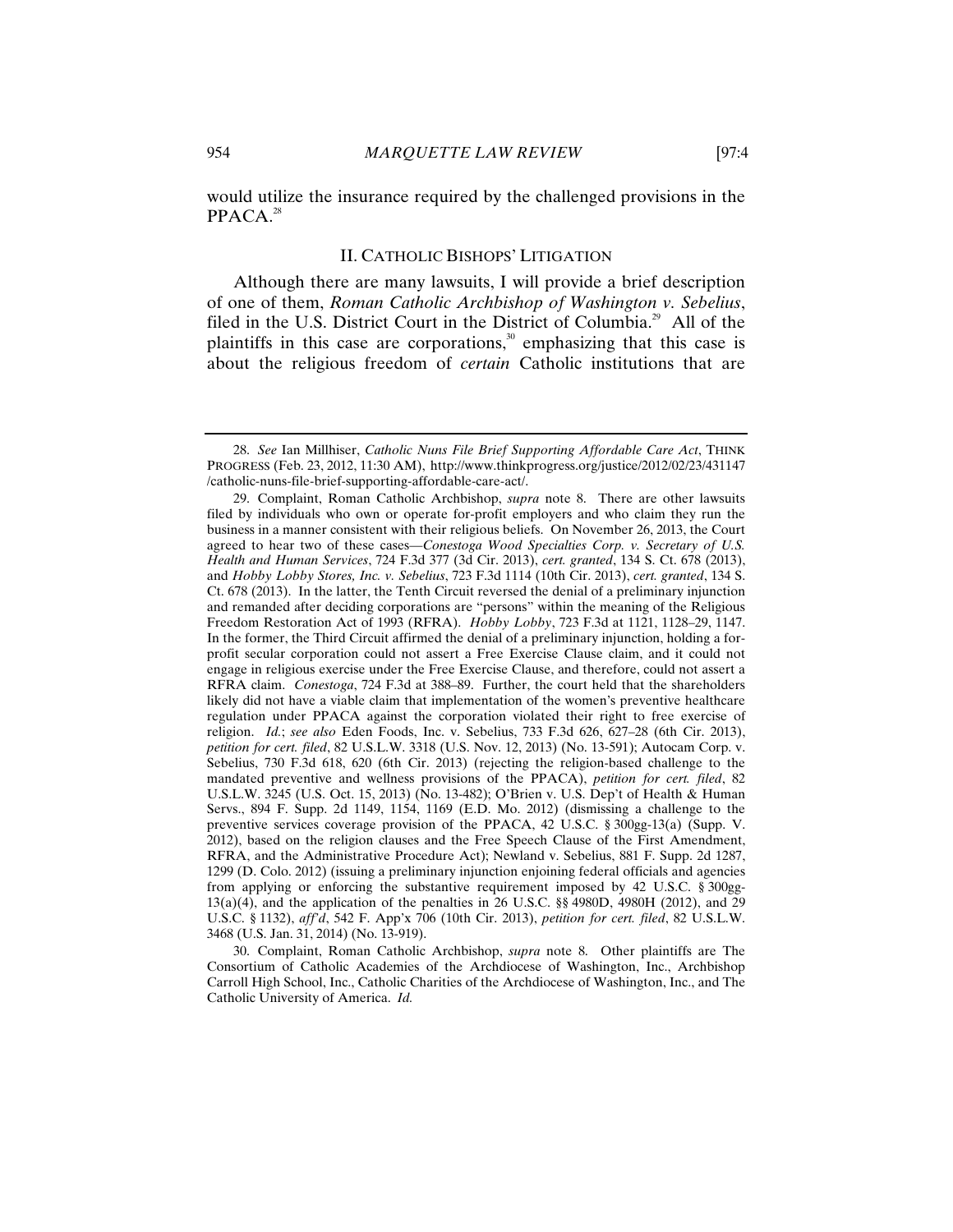employers,<sup>31</sup> rather than individual Catholics. The opening sentences in the complaint state: "This lawsuit is about one of America's most cherished freedoms: the freedom to practice one's religion without government interference. It is not about whether people have a right to abortion-inducing drugs, sterilization, and contraception. $1^{32}$  It goes on to say that government is free to make these services more readily available; however, "the Government seeks to require Plaintiffs—all Catholic entities—to violate their sincerely held religious beliefs by providing, paying for, and/or facilitating access to those services."33

These Catholic entities "provide a wide range of spiritual, educational, and social services to residents in the greater Washington, D.C., community, Catholic and non-Catholic alike.<sup>"34</sup> Students enrolled in the archdiocesan schools "are taught faith—not just the basics of Christianity, but how to have a relationship with God that will remain with them after they leave their Catholic school."<sup>35</sup> In summarizing the work of the Archdiocese, the complaint says "[it]—and the entire Catholic Church—is committed to serving anyone in need, regardless of religion," and "[i]n addition to serving individuals of all faiths, [it] also

<sup>31.</sup> *Id.* Any "religious employer" is exempt from the contraception services requirement. *See* 45 C.F.R. § 147.130(a)(1)(iv)(B) (2012); *see also infra* notes 134–35 and accompanying text. "Religious employer" is defined as an organization that meets four criteria: (1) its purpose is the "inculcation of religious values"; (2) it employs primarily "persons who share [its] religious tenets"; (3) it "serves primarily persons who share [its] religious tenets"; and (4) it "is a nonprofit organization," as described in the Internal Revenue Code. 45 C.F.R. § 147.130(a)(1)(iv)(B). Further, only "large employers," those with at least fifty employees, are covered by the requirement. 26 U.S.C. § 4980H(c)(2)(A).

<sup>32.</sup> Complaint, Roman Catholic Archbishop, *supra* note 8, ¶ 1.

<sup>33.</sup> *Id.* What exactly is the sincerely held religious belief of these entities—that Catholics should not use contraception, or that Catholics should neither use nor subsidize others' use of contraception? If it means the latter, is it improper for such an entity to pay wages to someone who uses the wages to purchase either contraception or an abortion? It is not clear who is financing the litigation, but it is certainly possible that the contributions of individual Catholics who favor and support the challenged provisions of the PPACA are being utilized, contrary to their sincerely held beliefs, based on their version of Catholicism so that Catholic employers should make full benefits available to all employees.

<sup>34.</sup> *Id.* ¶ 2.

<sup>35.</sup> *Id.* ¶ 33. The complaint does not indicate whether the archdiocesan schools receive government funds. *See generally id.* Government-funded education vouchers are available in Washington, D.C. and more than one-half of the students receiving vouchers attend Catholic schools. Lyndsey Layton & Emma Brown, *Quality Control on D.C. School Vouchers? 'A Blind Spot.*,*'* WASH. POST, Nov. 18, 2012, at A1. Congress appropriated \$20 million for the D.C. vouchers, *id.*, so federal taxpayers are subsidizing Catholic schools in D.C.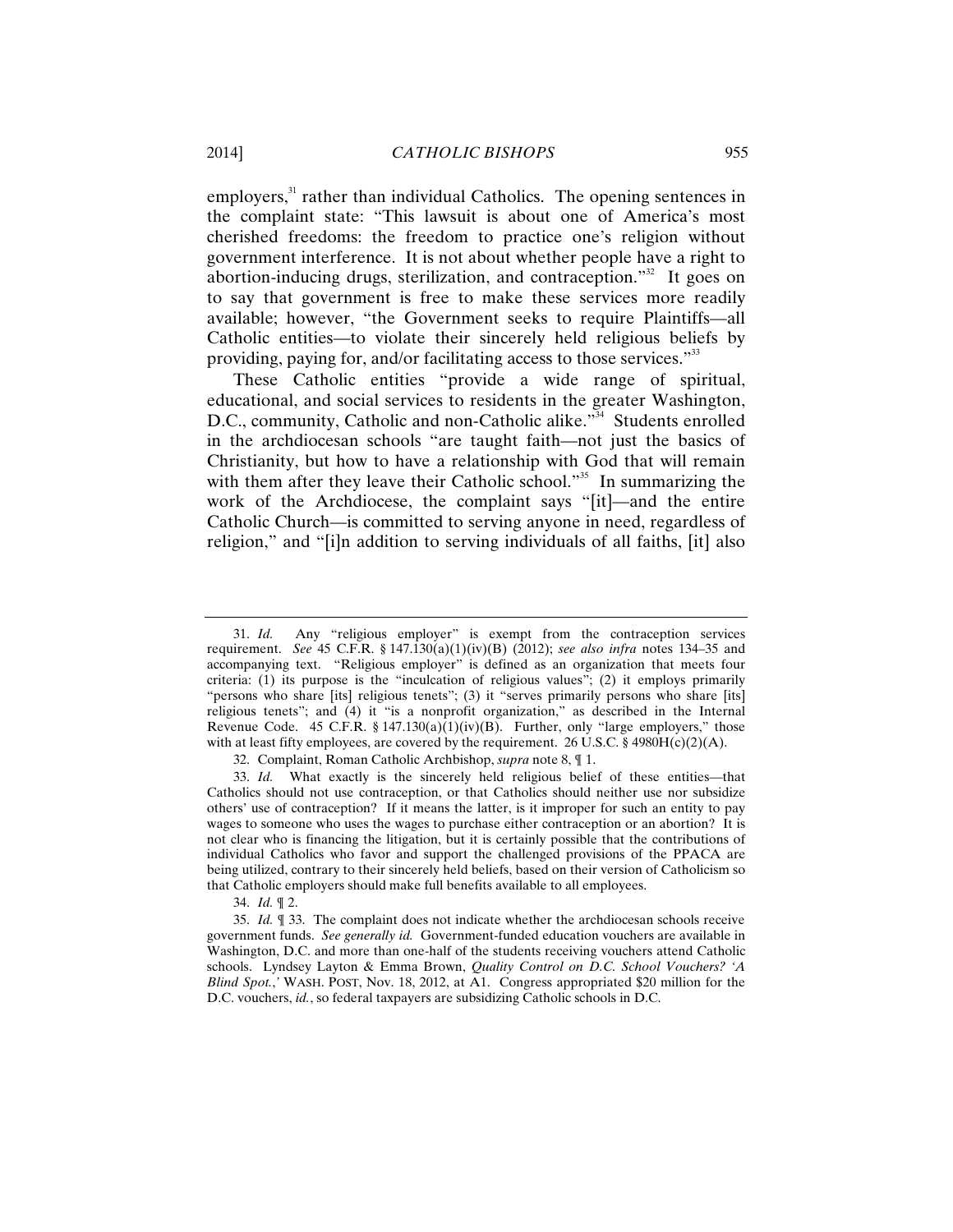employs individuals of all faiths."<sup>36</sup> If the Archdiocese "is committed to serving anyone in need, regardless of religion," apparently it does not violate its "sincerely held religious beliefs" to subsidize activity that is sinful if engaged in by a Catholic. $37$ 

In their complaint, the plaintiffs assert nine separate legal claims attacking the challenged law and regulations: a substantial burden on religious exercise in violation of the Religious Freedom Restoration Act of  $1993$  (RFRA)<sup>38</sup> and the Free Exercise Clause of the First Amendment;<sup>39</sup> excessive entanglement in violation of the Free Exercise and Establishment Clauses of the First Amendment;<sup>40</sup> religious discrimination in violation of the Free Exercise and Establishment Clauses of the First Amendment; $4$  interference in matters of internal church governance in violation of the Free Exercise and Establishment Clauses of the First Amendment; $42$  compelled speech in violation of the Free Speech Clause of the First Amendment;<sup>43</sup> and three counts alleging violations of the Administrative Procedure Act.<sup>44</sup>

39. Complaint, Roman Catholic Archbishop, *supra* note 8, ¶¶ 194–212 (Count II).

<sup>36.</sup> Complaint, Roman Catholic Archbishop, *supra* note 8, ¶¶ 37–38. What the complaint omits is the fact that the Archdiocese wants to be allowed to impose its religious beliefs related to prescriptive contraceptives on all of those students and employees. *See generally id.* Of course, no student is required by law to attend a Catholic school, and no one is required to work for a Catholic employer; similarly, no Catholic institution is required by law to establish a school or become an employer, or if it chooses to become an employer and has less than fifty employees, make health insurance available. *See* 26 U.S.C.  $§$  4980H(c)(2)(A).

<sup>37.</sup> Complaint, Roman Catholic Archbishop, *supra* note 8, ¶¶ 1, 37. For example, it appears that a woman in need because she used her scarce resources to pay for an abortion would be eligible for assistance from the Archdiocese.

<sup>38.</sup> *Id.* ¶¶ 177–93 (Count I); *see also* Religious Freedom Restoration Act of 1993, 42 U.S.C. § 2000bb (2006), *invalidated as applied to states by* City of Boerne v. Flores, 521 U.S. 507 (1997).

<sup>40.</sup> *Id.* ¶¶ 213–22 (Count III).

<sup>41.</sup> *Id.* ¶¶ 223–32 (Count IV) (claiming the "narrow exemption for certain 'religious employers' but not others discriminates on the basis of religious views or religious status"). This claim could be addressed by eliminating the "narrow exemption."

<sup>42.</sup> *Id.* ¶¶ 233–47 (Count V) (claiming the law interferes with the plaintiffs' internal decisions in that the plaintiff institutions must comply with the decision of the Catholic Church on "these issues"). This argument appears to be a stretch because the government is not interpreting church doctrine; rather, it is imposing a requirement that the plaintiffs say is inconsistent with church doctrine, as in *Smith*. *See* Emp't Div. v. Smith, 494 U.S. 872, 878–80 (1990).

<sup>43.</sup> Complaint, Roman Catholic Archbishop, *supra* note 8, ¶¶ 248–61 (Count VI) (claiming the law compels the plaintiffs "to subsidize, promote, and facilitate education and counseling services regarding [practices that violate their religious beliefs]"). As a taxpayer in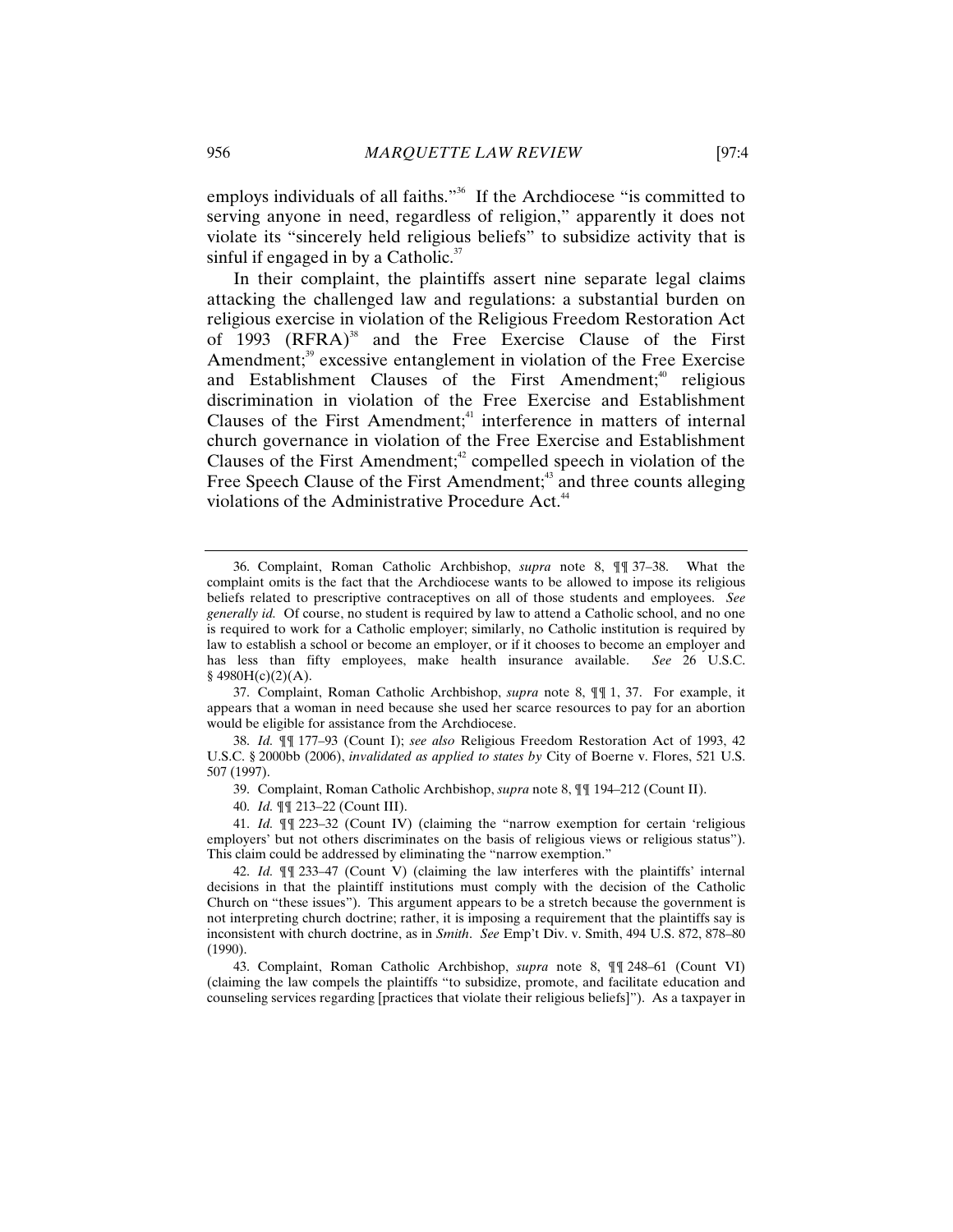The Catholic Bishops' claim that "the Government seeks to require Plaintiffs—all Catholic entities—to violate their sincerely held religious beliefs by providing, paying for, and/or facilitating access to those services, $145$  if accurate, is the result of a series of non-government decisions made independent of PPACA. Any alleged conflict between "sincerely held religious beliefs"<sup>46</sup> and the requirements of the PPACA arises only because the Catholic entities decided voluntarily to become employers and provide health insurance, and because of "a series of independent decisions by health care providers and patients covered by [an employer's] plan."<sup>47</sup> More than thirty years ago in *United States v*. *Lee*, the Court addressed conflicts created by the voluntary action of religious institutions:

Indiana, I am compelled to support religious speech through the voucher program. *See* IND. CODE ANN. § 20-51-4-1 (LexisNexis Supp. 2013).

<sup>44.</sup> Complaint, Roman Catholic Archbishop, *supra* note 8, ¶¶ 262–305 (Counts VII–IX) (claiming violations of 5 U.S.C. § 706(2)(A), (D) (2012)).

<sup>45.</sup> *Id.* ¶ 1.

<sup>46.</sup> *See id.* I will not address the question whether an entity, Catholic or otherwise, can have "sincerely held religious beliefs." A related question—"[c]an a corporation exercise religion?"—was raised but not resolved in *Newland v. Sebelius*, 881 F. Supp. 2d 1287, 1296 (D. Colo. 2012) (referring to it as a question of first impression), *aff'd*, 542 F. App'x 706 (10th Cir. 2013), *petition for cert. filed*, 82 U.S.L.W. 3468 (U.S. Jan. 31, 2014) (No. 13-919). *See also* Korte v. Sebelius, 735 F.3d 654, 659 (7th Cir. 2013) (reversing the denial of a preliminary injunction with instructions to enter such injunctions in favor of the two Catholic families and their closely held secular, for-profit corporations), *petition for cert. filed*, 82 U.S.L.W. 3476 (U.S. Feb. 6, 2014) (No. 13-937); Eden Foods, Inc. v. Sebelius, 733 F.3d 626, 627–28 (6th Cir. 2013) (rejecting the religion-based challenge to the mandated preventive and wellness provisions of the PPACA), *petition for cert. filed*, 82 U.S.L.W. 3318 (U.S. Nov. 12, 2013) (No. 13-591); Autocam Corp. v. Sebelius, 730 F.3d 618, 620 (6th Cir. 2013) (same), *petition for cert. filed*, 82 U.S.L.W. 3245 (U.S. Oct. 15, 2013) (No. 13-482); O'Brien v. U.S. Dep't of Health & Human Servs., 894 F. Supp. 2d 1149, 1158 (E.D. Mo. 2012) (raising but declining "to reach the question of whether a secular limited liability company is capable of exercising a religion within the meaning of RFRA or the First Amendment").

<sup>47.</sup> *See O'Brien*, 894 F. Supp. 2d at 1159. This analysis is similar to that used by the Court in *Zelman v. Simmons-Harris*, rejecting an Establishment Clause challenge to education vouchers utilized by parents to pay for their children's education in, for example, Catholic schools. *See* Zelman v. Simmons-Harris, 536 U.S. 639, 662–63 (2002) (holding that the Ohio voucher program allows "individuals to exercise genuine choice among options public and private, secular and religious"). The Court described the voucher system as a program "of true private choice, in which government aid reaches religious schools only as a result of the genuine and independent choices of private individuals." *Id.* at 649. Because of the "true private choice," the Court said "no reasonable observer would think a neutral program of private choice, where state aid reaches religious schools solely as a result of the numerous independent decisions of private individuals, carries with it the *imprimatur* of government endorsement." *Id.* at 649, 655.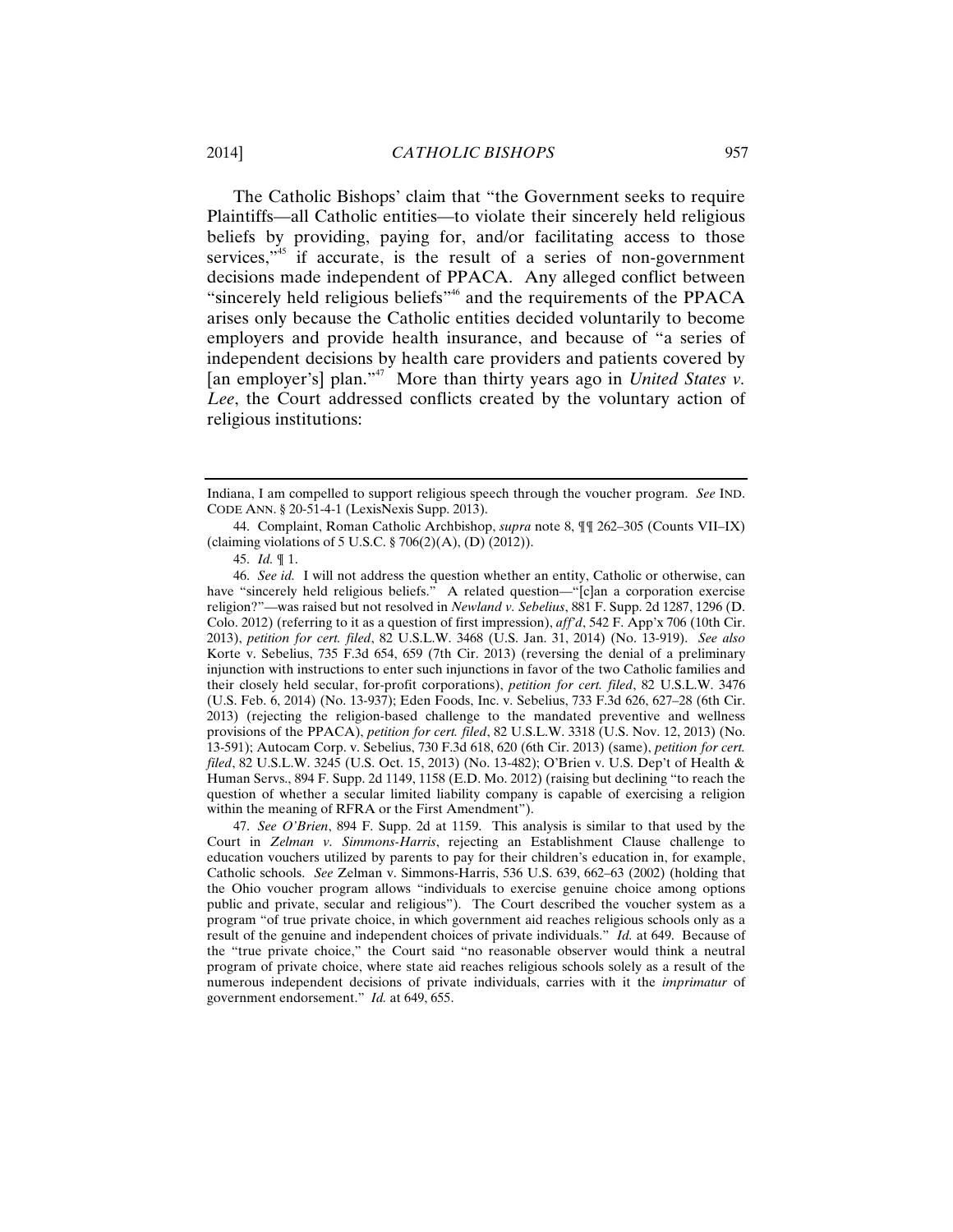Congress and the courts have been sensitive to the needs flowing from the Free Exercise Clause, but every person cannot be shielded from all the burdens incident to exercising every aspect of the right to practice religious beliefs. When followers of a particular sect enter into commercial activity as a matter of choice, the limits they accept on their own conduct as a matter of conscience and faith are not to be superimposed on the statutory schemes which are binding on others in that activity. Granting an exemption from social security taxes to an employer operates to impose the employer's religious faith on the employees. Congress drew a line in [26 U.S.C.]  $\S 1402(g)$ , exempting the selfemployed Amish but not all persons working for an Amish employer. The tax imposed on employers to support the social security system must be uniformly applicable to all, except as Congress provides explicitly otherwise.<sup>4</sup>

More generally, the court in *O'Brien v. U.S. Department of Health and Human Services* stated:

However, the challenged regulations do not demand that plaintiffs alter their behavior in a manner that will directly and inevitably prevent plaintiffs from acting in accordance with their religious beliefs. Frank O'Brien is not prevented from keeping the Sabbath, from providing a religious upbringing for his children, or from participating in a religious ritual such as communion. Instead, plaintiffs remain free to exercise their religion, by not using contraceptives and by discouraging employees from using contraceptives. The burden of which plaintiffs complain is that funds, which plaintiffs will contribute to a group health plan, might, after a series of independent decisions by health care providers and patients covered by [O'Brien Industrial Holdings'] plan, subsidize *someone else's* participation in an activity that is condemned by plaintiffs' religion. This [c]ourt rejects the proposition that requiring indirect financial support of a practice, from which plaintiff himself abstains according to his religious principles, constitutes a substantial burden on plaintiff's religious exercise.<sup>49</sup>

RFRA, according to the court in *O'Brien*, "is a shield, not a sword" and is "not a means to force one's religious practices upon others."<sup>50</sup>

<sup>48.</sup> United States v. Lee, 455 U.S. 252, 261 (1982) (rejecting employer's Free Exercise Clause challenge to forced payment of social security taxes).

<sup>49.</sup> *O'Brien*, 894 F. Supp. 2d at 1159 (rejecting plaintiffs' claim based on RFRA). 50. *Id.*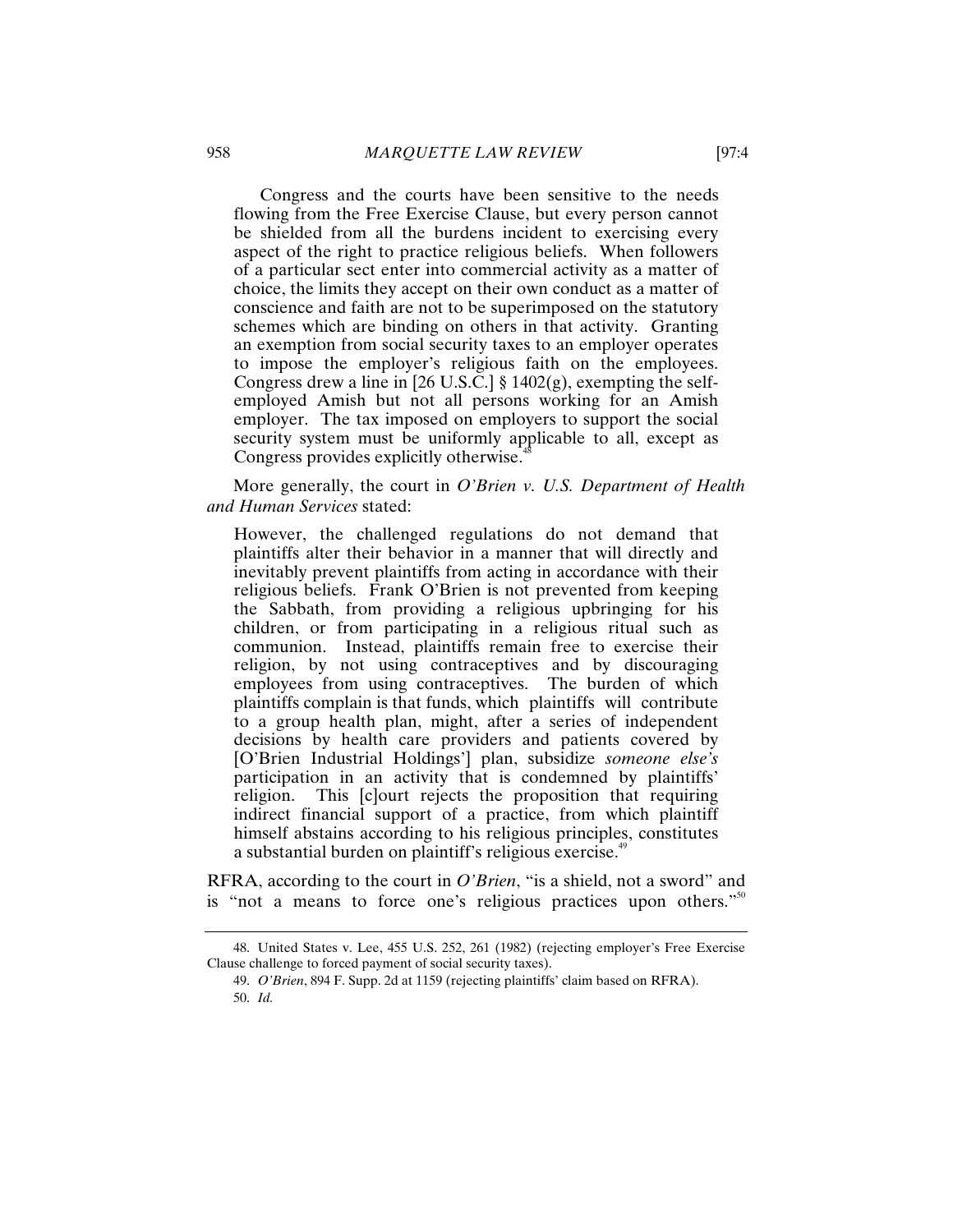Referring to the burden on the plaintiffs as remote, the court indicated that "the health care plan will offend plaintiffs' religious beliefs only if an [O'Brien Industrial Holdings] employee (or covered family member) makes an independent decision to use the plan to cover counseling related to or the purchase of contraceptives."<sup>51</sup> In short, what the Catholic Bishops complain of actually happens as a result of a series of independent private decisions, not directly as a result of the requirements of PPACA and its implementing regulations.

## III. SUMMARY OF RELEVANT CONSTITUTIONAL PRINCIPLES

With a few exceptions, the Free Exercise Clause of the First Amendment has not been a reliable source of religious freedom. For nearly thirty years prior to the decision in *Smith*, plaintiffs relying on the Free Exercise Clause could point to *Sherbert v. Verner* to support their argument that claims based on the Free Exercise Clause trigger strict scrutiny.<sup>52</sup> This is confirmed by several post-*Sherbert* cases challenging the denial of unemployment compensation benefits to individuals who lost their jobs for refusing to work in a manner that they believed was inconsistent with their religious beliefs.<sup>53</sup> Between *Sherbert* and *Smith*, it was generally assumed that Free Exercise Clause claims trigger strict scrutiny, requiring the government to show a compelling interest and a close connection between its interest and the means utilized to achieve that interest.<sup>54</sup> Nevertheless, despite the heavy burden that strict scrutiny supposedly imposes, the government was generally successful in defeating Free Exercise Clause claims that did not challenge the denial of unemployment compensation benefits.<sup>55</sup> However, "hybrid" cases, such as *Wisconsin v. Yoder*, where the plaintiffs raised not only a Free Exercise Clause claim, but also a claim based on another constitutional provision (substantive due process in *Yoder*), were more successful.<sup>56</sup>

<sup>51.</sup> *Id.* at 1160.

<sup>52.</sup> Sherbert v. Verner, 374 U.S. 398 (1963).

<sup>53.</sup> *See* Frazee v. Ill. Dep't of Emp't Sec., 489 U.S. 829 (1989); Hobbie v. Unemployment Appeals Comm'n, 480 U.S. 136 (1987); Thomas v. Review Bd., 450 U.S. 707 (1981).

<sup>54.</sup> *See, e.g.*, *Hobbie*, 480 U.S. at 141–42 (citing *Thomas*, 450 U.S. 707; *Sherbert*, 374 U.S. 398).

<sup>55.</sup> *See, e.g.*, Lyng v. Nw. Indian Cemetery Protective Ass'n, 485 U.S. 439 (1988); Bowen v. Roy, 476 U.S. 693 (1986); Goldman v. Weinberger, 475 U.S. 503 (1986); Bob Jones Univ. v. United States, 461 U.S. 574 (1983); United States v. Lee, 455 U.S. 252 (1982).

<sup>56.</sup> Wisconsin v. Yoder, 406 U.S. 205, 208–09, 214, 234 (1972) (holding that the First and Fourteenth Amendments preclude a state from forcing Amish parents to send their children,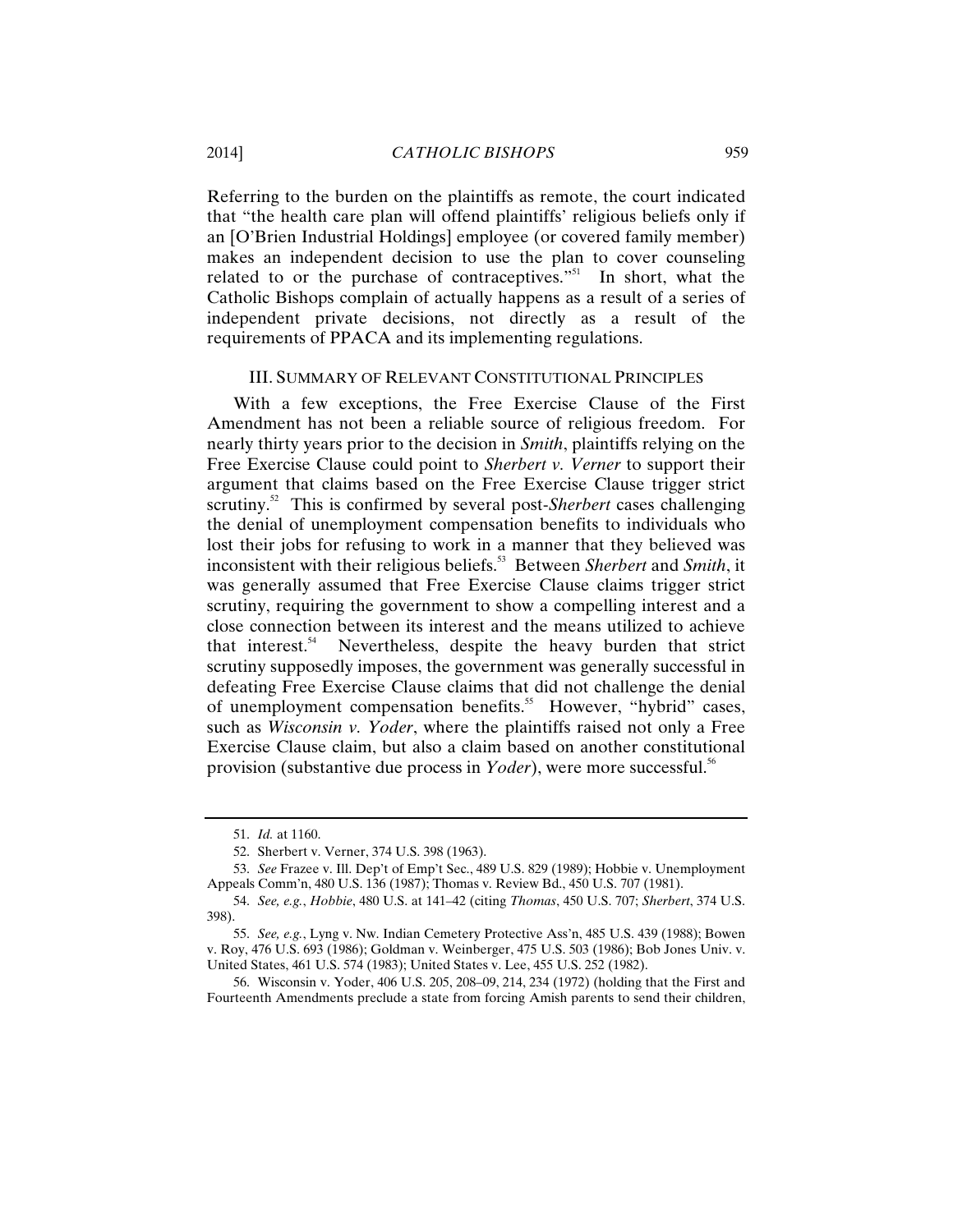The decision in *Smith* drastically changed the standard of review, if not the results, by substituting rational basis for strict scrutiny in cases where plaintiffs challenge religion-neutral laws of general applicability.<sup>57</sup> The Court stated:

We have never held that an individual's religious beliefs excuse him from compliance with an otherwise valid law prohibiting conduct that the State is free to regulate. On the contrary, the record of more than a century of our free exercise jurisprudence contradicts that proposition. . . .

 . . . [D]ecisions have consistently held that the right of free exercise does not relieve an individual of the obligation to comply with a "valid and neutral law of general applicability on the ground that the law proscribes (or prescribes) conduct that his religion prescribes (or proscribes)."<sup>58</sup>

Shortly after *Smith*, in 1993, Congress passed the RFRA, creating a statutory free exercise claim designed to restore the compelling interest test utilized in *Sherbert* and *Yoder*. 59 However, a few years later in *City of Boerne v. Flores*, the Court declared RFRA unconstitutional as applied to state and local governments because Congress lacked the authority under Section 5 of the Fourteenth Amendment to expand the scope of rights protected by Section 1 of the Fourteenth Amendment.<sup>60</sup>

who have graduated from eighth grade, to high school until the children reach the age of sixteen).

<sup>57.</sup> *See* Emp't Div. v. Smith, 494 U.S. 872, 878–79 (1990).

<sup>58.</sup> *Id.* (quoting *Lee*, 455 U.S. at 263 n.3 (Stevens, J., concurring in judgment)).

<sup>59.</sup> Religious Freedom Restoration Act of 1993, Pub. L. No. 103–141, 107 Stat. 1488 (codified as amended at 42 U.S.C. §§ 2000bb–2000bb-4 (2006)), *invalidated as applied to states by* City of Boerne v. Flores, 521 U.S. 507 (1997).

<sup>60.</sup> *Flores*, 521 U.S. at 536. In *Gonzales v. O Centro Espirita Beneficente Uniao do Vegetal*, 546 U.S. 418, 423, 425, 439 (2006), the Supreme Court applied RFRA to the federal government and held that the religious use of a tea for communion is protected, even though it appears on Schedule I of the Controlled Substance Act. However, the Court did not expressly address whether RFRA is constitutional as applied to the federal government. *Id.*  at 438–39. While *Gonzales* may support a challenge to the contraception mandate in the PPACA, it is possible to give effect to both statutes by upholding the PPACA on the grounds that it does not impose a substantial burden on religion, and it is the least restrictive means of serving a compelling government interest. *See* Seven-Sky v. Holder, 661 F.3d 1, 4–5 & n.4 (D.C. Cir. 2011) (rejecting a RFRA challenge to the "individual mandate" portion of PPACA because it does not place a substantial burden on the exercise of plaintiffs' Christian faith and, even if it does, it is the least restrictive means of serving a compelling governmental interest), *cert. denied*, 133 S. Ct. 63 (2012); *see also* United States v. Wilgus, 638 F.3d 1274, 1279 (10th Cir. 2011); Kikumura v. Hurley, 242 F.3d 950, 958–59 (10th Cir. 2001); Newland v. Sebelius, 881 F. Supp. 2d 1287, 1296, 1299–300 (D. Colo. 2012) (issuing a preliminary injunction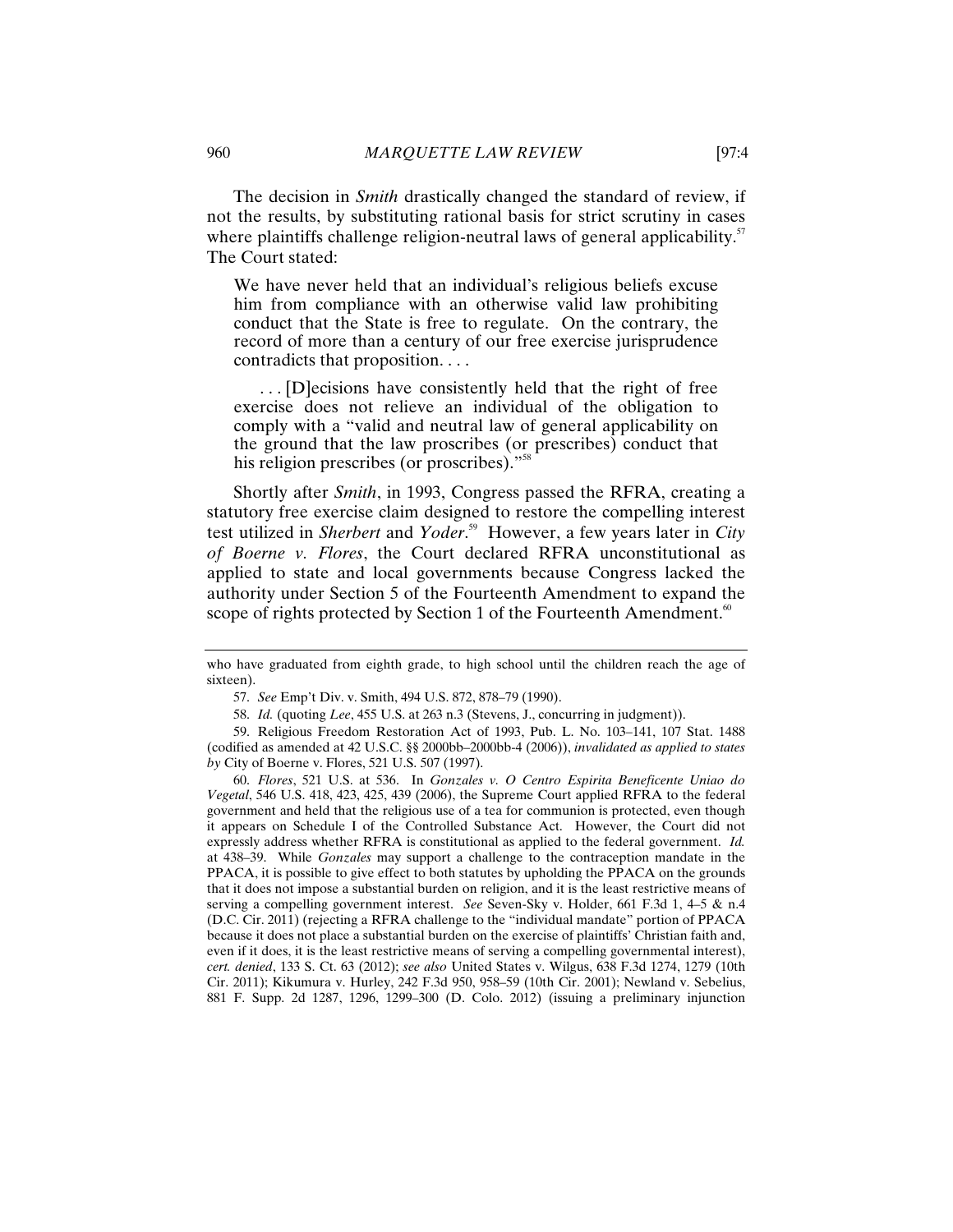The same year RFRA was passed, in *Church of the Lukumi Babalu Aye*, *Inc. v. City of Hialeah*, the Court applied strict scrutiny and found a violation of the Free Exercise Clause because the city ordinance at issue was specifically aimed at the Santeria worship service.<sup>61</sup> In other words, the city ordinance was neither religion-neutral nor a law of general applicability, and therefore, *Smith* did not control.<sup>62</sup> Later, in *Locke v*. *Davey*, the Court rejected a Free Exercise Clause challenge to a state scholarship program designed to assist academically gifted students with post-secondary education expenses, but the scholarship was not available to a student who pursued a degree in theology at an eligible educational institution. $63$  Here, the Court distinguished *Lukumi*, stating "[f]ar from evincing the hostility toward religion which was manifest in *Lukumi*, we believe that the entirety of the Promise Scholarship Program goes a long way toward including religion in its benefits."<sup>64</sup> While the state could have funded the education at issue without violating the Establishment Clause of the U.S. Constitution, $65$  the Court concluded that the state's interest in not funding pursuit of a devotional degree, in light of the state constitutional provision prohibiting appropriation of public money "to any religious worship, exercise or instruction, or the support of any religious establishment, $"$ <sup>66</sup> is "substantial and the exclusion of such funding places a relatively minor burden on Promise Scholars."<sup>67</sup>

In sum, since 1990 the Free Exercise Clause has not been a reliable source of religious freedom except in situations where government takes

enjoining application of the contraception requirement in PPACA to the plaintiffs, based on the religious objections of the owners of a private, secular, for-profit corporation, and summarily concluding, based on *Wilgus*, that the RFRA is constitutional as applied to the federal government), *aff'd*, 542 F. App'x 706 (10th Cir. 2013), *petition for cert. filed*, 82 U.S.L.W. 3468 (U.S. Jan. 31, 2014) (No. 13-919). RFRA addresses conflicts between it and other federal statutes and provides that subsequent laws are subject to RFRA "unless such [a] law explicitly excludes such application by reference to this chapter." Religious Freedom Restoration Act of 1993, 42 U.S.C. § 2000bb-3(b), *invalidated as applied to states by Flores*, 521 U.S. 507.

<sup>61.</sup> Church of the Lukumi Babalu Aye, Inc. v. City of Hialeah, 508 U.S. 520, 545–47 (1993).

<sup>62.</sup> *See id.* at 531–32 ("These ordinances fail to satisfy the *Smith* requirements.").

<sup>63.</sup> Locke v. Davey, 540 U.S. 712, 715 (2004).

<sup>64.</sup> *Id.* at 724 (citing *Lukumi*, 508 U.S. 520).

<sup>65.</sup> *Id.* at 719.

<sup>66.</sup> *Id.* at 719 & n.2 (quoting WASH. CONST. art. I, § 11) (internal quotation marks omitted).

<sup>67.</sup> *Id.* at 725.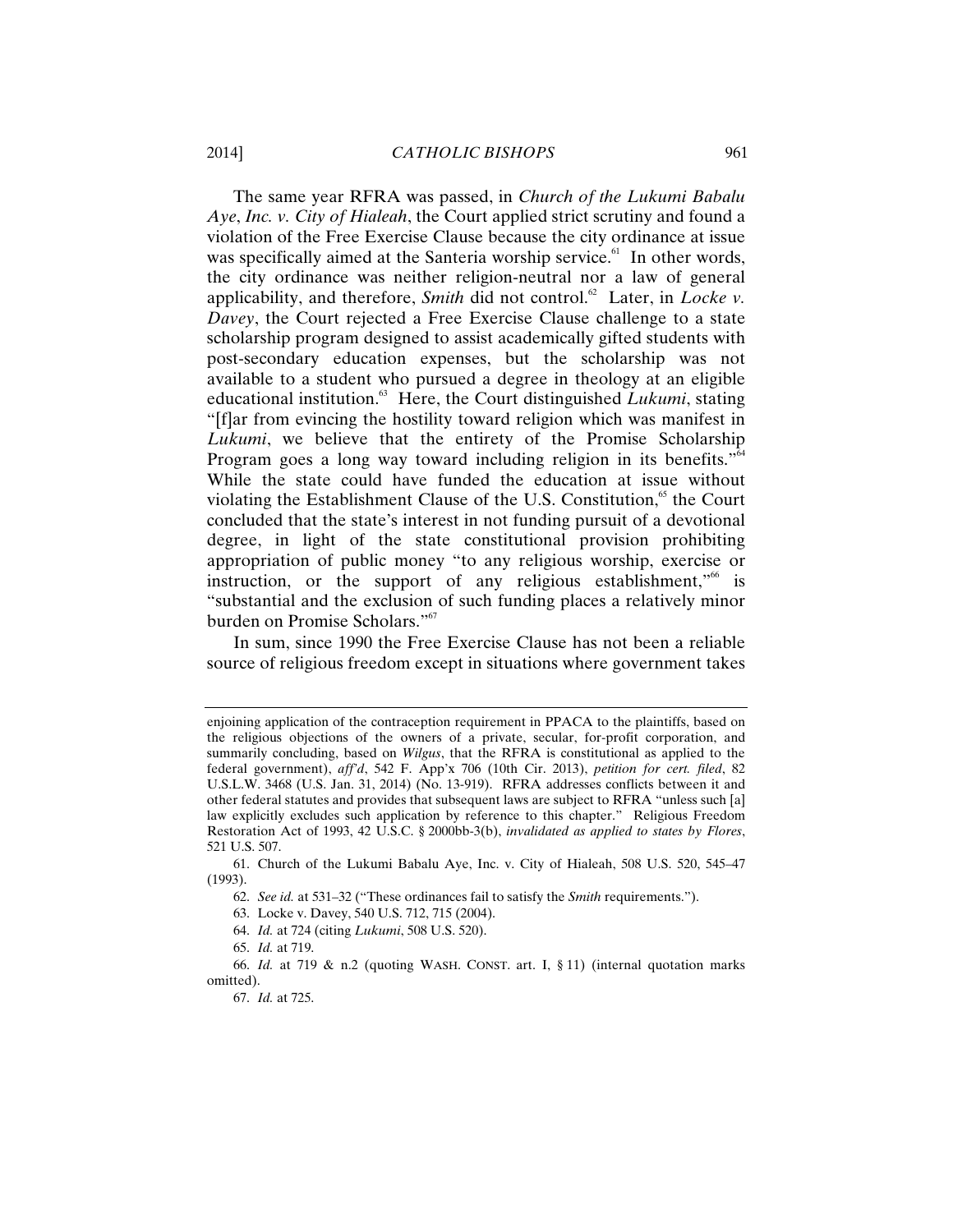direct aim at a particular religion or religion more generally.<sup>68</sup> The "hybrid" cases provide little comfort because, in those relatively rare cases, religious freedom depends on other constitutional provisions, such as substantive due process in *Yoder*.<sup>69</sup> After *Flores* and its narrow interpretation of Section 5 of the Fourteenth Amendment, a broad federal legislative fix aimed at state and local government is unlikely.<sup>70</sup> While it is beyond the scope of this Article, reasonable people can differ on whether *Smith* and its rational basis approach to religion-neutral, generally applicable rules provides the proper interpretation of the Free Exercise Clause. The question is whether religious freedom really requires that all legislation be gerrymandered to avoid conflict with religious practices.

In recent years, the Court has also limited the Establishment Clause as a source of religious freedom. First, as the Court held in *Zelman v. Simmons-Harris*, government is now free to subsidize religious instruction and worship under the guise of private choice in directing government-issued educational vouchers to religious schools.<sup>71</sup> The Court had previously ruled in *Mitchell v. Helms* that government is free to provide materials and equipment to private religious schools with little concern about diversion of the government subsidy for use in furtherance of religious purposes.<sup>72</sup> Justice O'Connor, along with Justice Breyer, supplied necessary votes in *Mitchell*, but expressed concern about actual diversion because of the absence of true private choice.<sup>73</sup> However, Justice O'Connor's concern went away in *Zelman* because she

<sup>68.</sup> During this period, the Supreme Court increased the constitutional protection of religious institutions by applying First Amendment freedom of speech and association principles. *See, e.g.*, Good News Club v. Milford Cent. Sch., 533 U.S. 98 (2001); Rosenberger v. Rector & Visitors of Univ. of Va., 515 U.S. 819 (1995); Lamb's Chapel v. Ctr. Moriches Union Free Sch. Dist., 508 U.S. 384 (1993); Widmar v. Vincent, 454 U.S. 263 (1981); *see also*  Christian Legal Soc'y v. Martinez, 130 S. Ct. 2971, 2978, 2995 (2010) (considering whether the First Amendment right of free speech was violated, but holding that denial of Registered Student Organization status to an organization that barred students based on religion and sexual orientation, in violation of the law school's nondiscrimination policy, was viewpoint neutral and reasonable).

<sup>69.</sup> *See* Wisconsin v. Yoder, 406 U.S. 205, 208–09, 214 (1972).

<sup>70.</sup> City of Boerne v. Flores, 521 U.S. 507, 519, 536 (1997). More limited legislation, such as the Religious Land Use and Institutionalized Persons Act (RLUIPA) of 2000, 42 U.S.C. §§ 2000cc–2000cc-1 (2006), tied to federal financial assistance, offers some protection. *See* Cutter v. Wilkinson, 544 U.S. 709, 714, 726 (2005) (rejecting a facial Establishment Clause challenge to RLUIPA by a prison, but leaving open as-applied challenges).

<sup>71.</sup> *See* Zelman v. Simmons-Harris, 536 U.S. 639, 662–63 (2002).

<sup>72.</sup> Mitchell v. Helms, 530 U.S. 793, 831, 835 (2000).

<sup>73.</sup> *Id.* at 840–42 (O'Connor, J., concurring).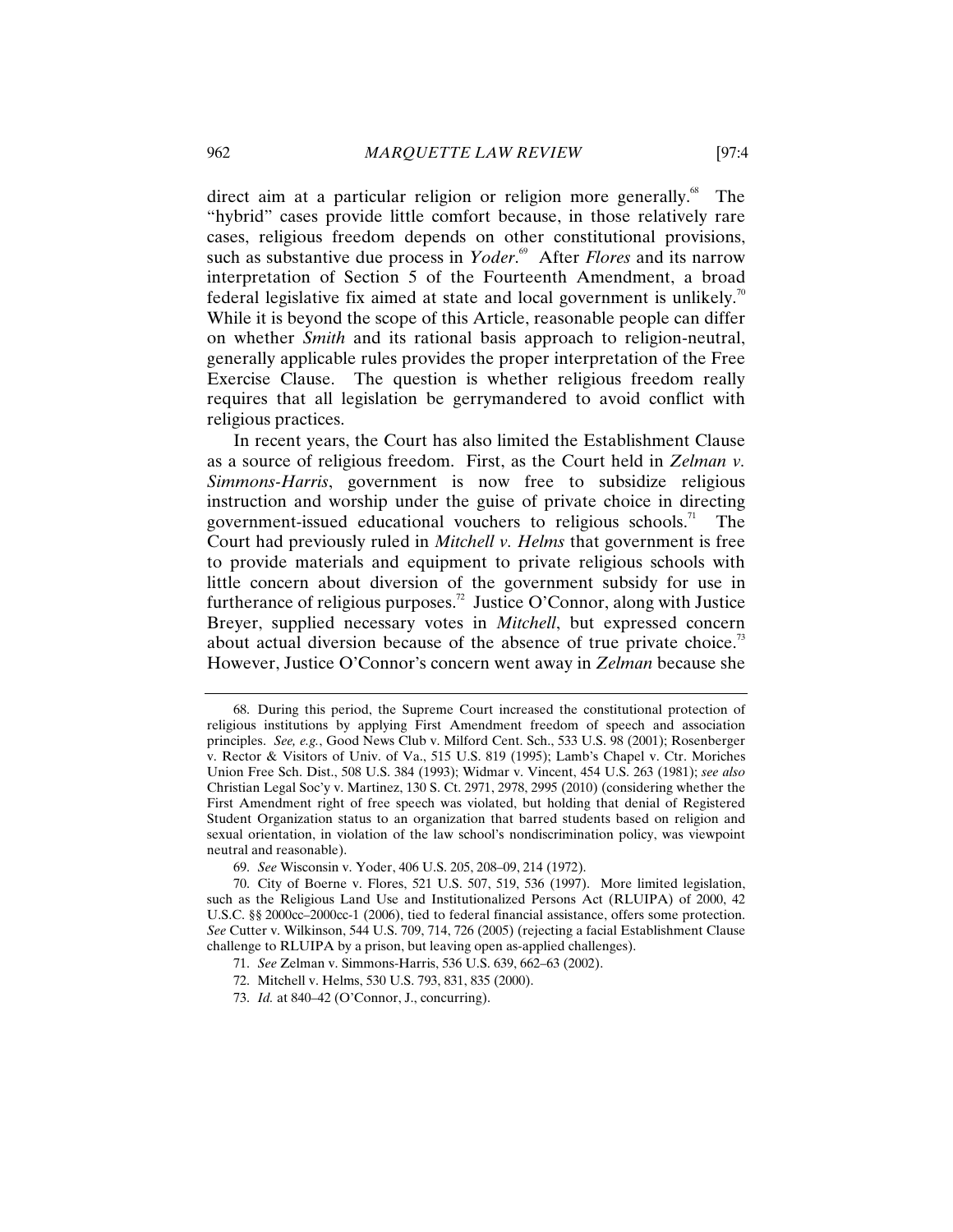perceived the education vouchers as subsidizing private religious schools only by virtue of parental choice.<sup>74</sup>

Second, government displays of religious symbols, such as the Ten Commandments, will not violate the Establishment Clause so long as the religious message is not dominant.<sup>75</sup> This means government is free to display religious symbols, as long as it is careful to disguise its real purpose and include enough nonreligious content to discount the religious nature of the display.<sup>76</sup> Another way for government to proliferate the display of religious symbols on its property is to create a limited public forum in which private parties are allowed to display items, including religious symbols.<sup>77</sup> This is a bit risky because disfavored religions might decide to take advantage of the forum and display unpopular symbols.<sup>78</sup> The recently expanded "government as speaker" concept may open another door for government displays, but the Court, in *Pleasant Grove City v. Summum*, did not have to address the Establishment Clause implications.<sup>79</sup>

Third, enforcement of the Establishment Clause has become more difficult because the Court has expanded the prudential limitation on standing in cases challenging government expenditures in support of religious institutions. In *Flast v. Cohen*, the Court created an exception for Establishment Clause cases to the prudential limitation on taxpayer standing, i.e., the federal courts' reluctance to hear cases asserting a "generalized grievance[]" in which the plaintiffs' alleged injury flows

78. *See id.*

<sup>74.</sup> *Zelman*, 536 U.S. at 663 (O'Connor, J., concurring).

<sup>75.</sup> *Compare* Van Orden v. Perry, 545 U.S. 677, 681–83, 691–92 (2005) (holding that a passive display of the Ten Commandments outside the state capitol surrounded by other monuments does not violate the Establishment Clause because even though it sends dual messages, religious and secular, the secular message predominates), *with* McCreary Cnty. v. ACLU of Ky., 545 U.S. 844, 850, 869 (2005) (holding that display of the Ten Commandments on the walls in two county courthouses violated the Establishment Clause because the displays lacked a secular purpose).

<sup>76.</sup> *See supra* note 75 and accompanying text.

<sup>77.</sup> *See, e.g.*, Capitol Square Review & Advisory Bd. v. Pinette, 515 U.S. 753, 758, 770 (1995) (holding that precluding the Ku Klux Klan from erecting a large Latin cross in the park across from the Ohio Statehouse violated the Klan's freedom of speech and allowing it would not violate the Establishment Clause).

<sup>79.</sup> *See* Pleasant Grove City v. Summum, 555 U.S. 460 (2009). The Establishment Clause was "neither raised nor briefed." *Id.* at 485–86 (Souter, J., concurring). Two Justices were confident that the park display at issue does "not violate *any* part of the First Amendment." *Id.* at 482-83 (Scalia & Thomas, JJ., concurring). Two other Justices noted that government speakers are bound by the Establishment and Equal Protection Clauses. *Id.* at 482 (Stevens & Ginsburg, JJ., concurring).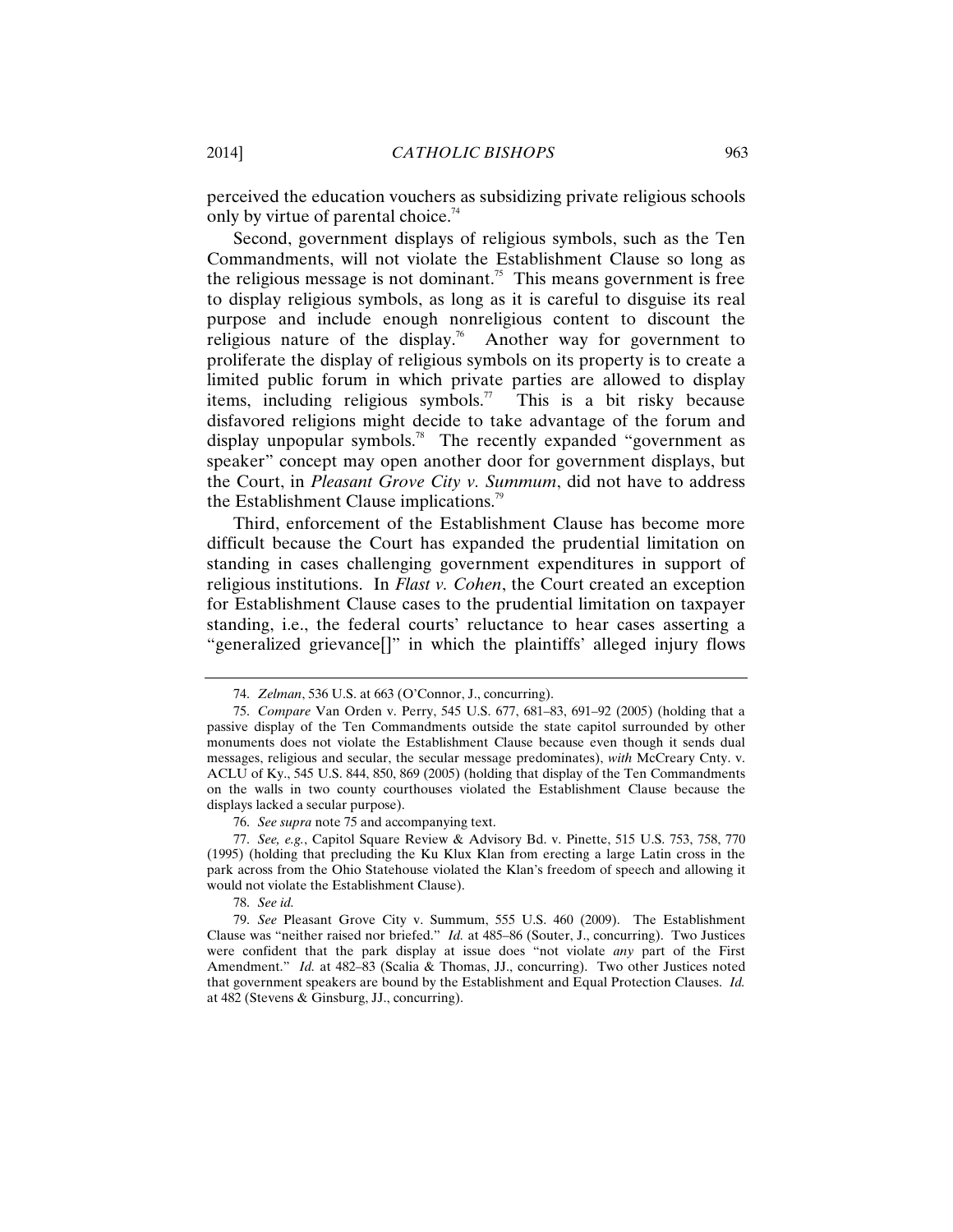from their status as taxpayers.<sup>80</sup> The exception is for cases where plaintiffs challenge "exercises of congressional power under the taxing and spending clause of Art. I, § 8, of the Constitution," on the grounds that the spending at issue "exceeds specific constitutional limitations imposed upon the exercise of the congressional taxing and spending power," such as the Establishment Clause.<sup>81</sup> As a result, in *Flast*, the plaintiffs were allowed to proceed with their federal court litigation seeking to enjoin the expenditure of federal funds, pursuant to Titles I and II of the Elementary and Secondary Education Act of 1965, $\frac{8}{3}$  on the grounds that the funds were being used to finance instruction in religious schools, as well as the purchase of textbooks and other instructional material.<sup>83</sup>

However, the *Flast* exception has been narrowed to the point that it covers nothing other than *Flast* itself.<sup>84</sup> Most recently, in *Arizona Christian School Tuition Organization v. Winn*, the Court held that Arizona taxpayers do not have standing to challenge Arizona tax credits for contributions to school tuition organizations that provide scholarships to students attending private schools, many of which are religious.<sup>85</sup> *Flast* did not control because it provided a narrow exception for "governmental expenditures," not tax credits, because the contributions to the private religious schools "result[ed] from the

<sup>80.</sup> Flast v. Cohen, 392 U.S. 83, 102–06 (1968).

<sup>81.</sup> *Id.* at 102–03.

<sup>82.</sup> *Id.* at 85 (citing Elementary and Secondary Education Act of 1965, Pub. L. No. 89– 10, 79 Stat. 27 (codified as amended at 20 U.S.C. §§ 6301–7941 (2012))).

<sup>83.</sup> *Flast*, 392 U.S. at 85, 87.

<sup>84.</sup> *See, e.g.*, Hein v. Freedom from Religion Found., 551 U.S. 587 (2007) (denying standing for plaintiffs to challenge expenditures by the President as part of the Faith-Based and Community Initiatives program, with three Justices saying *Flast* is limited to specific congressional appropriations and does not include executive expenditures from a general appropriation, and two Justices saying *Flast* should be overruled); Valley Forge Christian Coll. v. Ams. United for Separation of Church & State, Inc., 454 U.S. 464, 480–82 (1982) (holding that taxpayers lack standing to challenge a federal government decision to transfer property to a religious institution, pursuant to Article IV, Section 3, because it is not an "expenditure"); Schlesinger v. Reservists Comm. to Stop the War, 418 U.S. 208, 211, 227–28 (1974) (holding that citizen and taxpayer standing is denied to plaintiffs seeking to enjoin members of Congress from serving in the military reserves, based on Article I, Section 6, and noting that "[o]ur system of government leaves many crucial decisions to the political processes"); United States v. Richardson, 418 U.S. 166, 167, 175 (1974) (holding that a taxpayer lacked standing to challenge the Central Intelligence Agency Act of 1949, as inconsistent with Article I, Section 9, Clause 7, because his challenge was not based on the taxing or spending power).

<sup>85.</sup> Ariz. Christian Sch. Tuition Org. v. Winn, 131 S. Ct. 1436, 1440 (2011).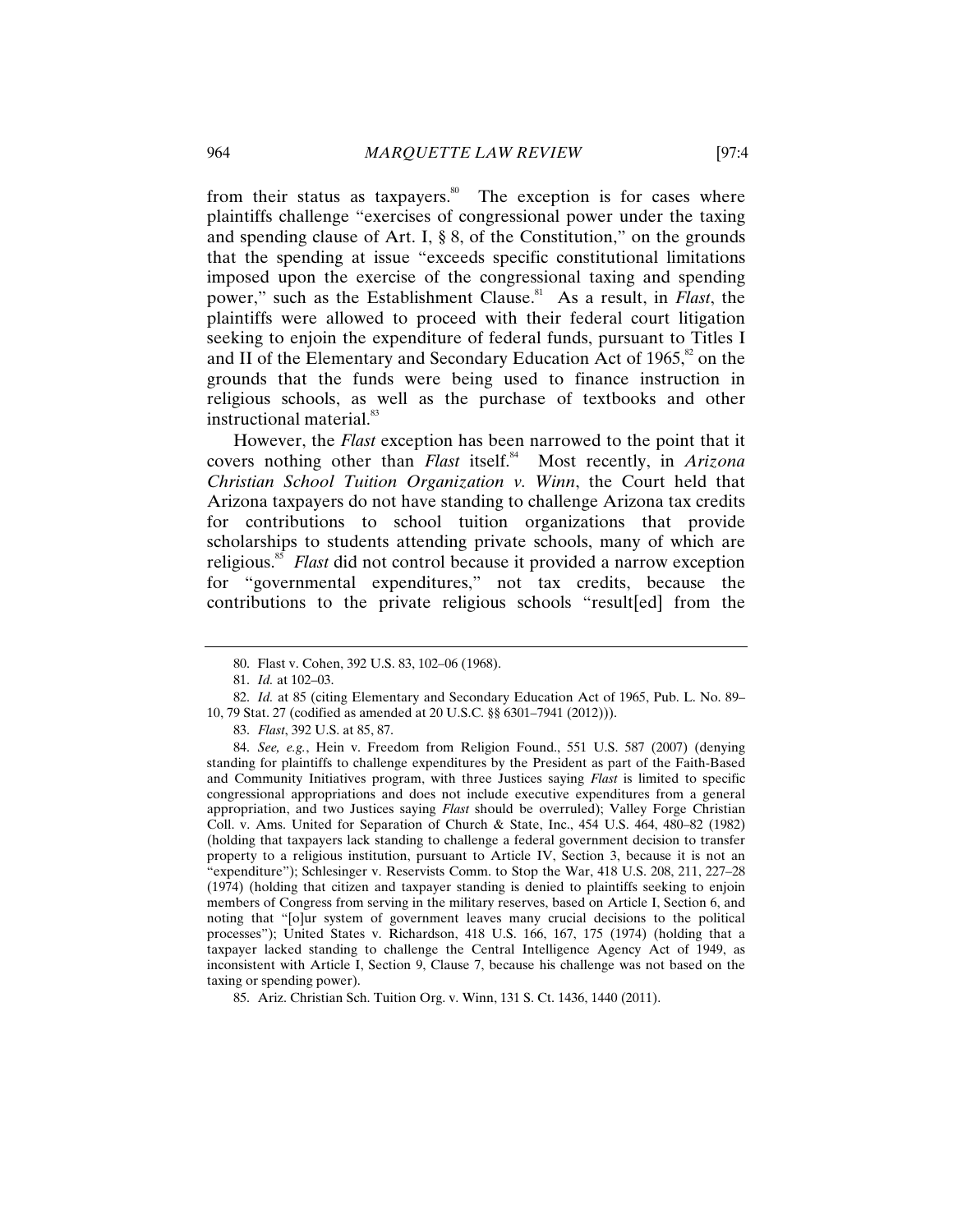decisions of private taxpayers regarding their own funds."<sup>86</sup> As stated by Justice Kagan, dissenting in *Winn*, "the Court's arbitrary distinction threatens to eliminate *all* occasions for a taxpayer to contest the government's monetary support of religion."<sup>87</sup>

On a brighter note, by a slim margin, government-sponsored prayer was found to violate the Establishment Clause when made part of graduation ceremonies in *Lee v. Weisman*, 88 and when it was made part of the opening ceremonies at high school football games in *Santa Fe Independent School District v. Doe*. 89 Of course, the decision in *Zelman*, approving education vouchers, opens the door to government subsidizing prayer and religious worship at private religious schools.<sup>90</sup>

While there are restrictions on government-sponsored prayer as part of government activities, the amount of government subsidies provided to religious institutions is staggering.<sup>91</sup> Justice O'Connor touched on this in her concurring opinion in *Zelman*, in which she said the \$8.2 million of public funds that flowed to religious schools in Cleveland in one year "is no small sum, [but] it pales in comparison to the amount of funds that federal, state, and local governments already provide religious institutions."92 She then summarized the ways in which government subsidizes religious institutions, with some indications of the amount of money at stake.<sup>93</sup>

Although the Establishment Clause is supposed to be a co-guarantor of religious freedom, $94$  it no longer does much of the heavy lifting.

- 88. Lee v. Weisman, 505 U.S. 577, 599 (1992).
- 89. Santa Fe Indep. Sch. Dist. v. Doe, 530 U.S. 290, 315, 317 (2000).
- 90. *Zelman*, 536 U.S. at 662–63.
- 91. *See id.* at 665–68 (O'Connor, J., concurring).
- 92. *Id.* at 665.

<sup>86.</sup> *Id.* at 1447–48. This reasoning appears to expand the rationale in *Zelman*, which allows government to circumvent the Establishment Clause by involving private citizens in the process of directing government funds to religious institutions. *See* Zelman v. Simmons-Harris, 536 U.S. 639, 662–63 (2002). Justice Kagan, in dissent, says this "novel distinction . . . has as little basis in principle as it has in our precedent" because "[e]ither way, the government has financed the religious activity." *Winn*, 131 S. Ct. at 1450 (Kagan, J., dissenting).

<sup>87.</sup> *Winn*, 131 S. Ct. at 1450 (Kagan, J., dissenting).

<sup>93.</sup> *Id.* at 665–68. For example, Justice O'Connor refers to the numerous income and property tax deductions and exemptions, as well as federal health and education dollars, available to religiously affiliated organizations. *Id.*

<sup>94.</sup> *See, e.g.*, Sch. Dist. of Abington Twp. v. Schempp, 374 U.S. 203, 256 (1963) (Brennan, J., concurring); *see also* McCreary Cnty. v. ACLU of Ky., 545 U.S. 844, 881–82 (2005) (O'Connor, J., concurring).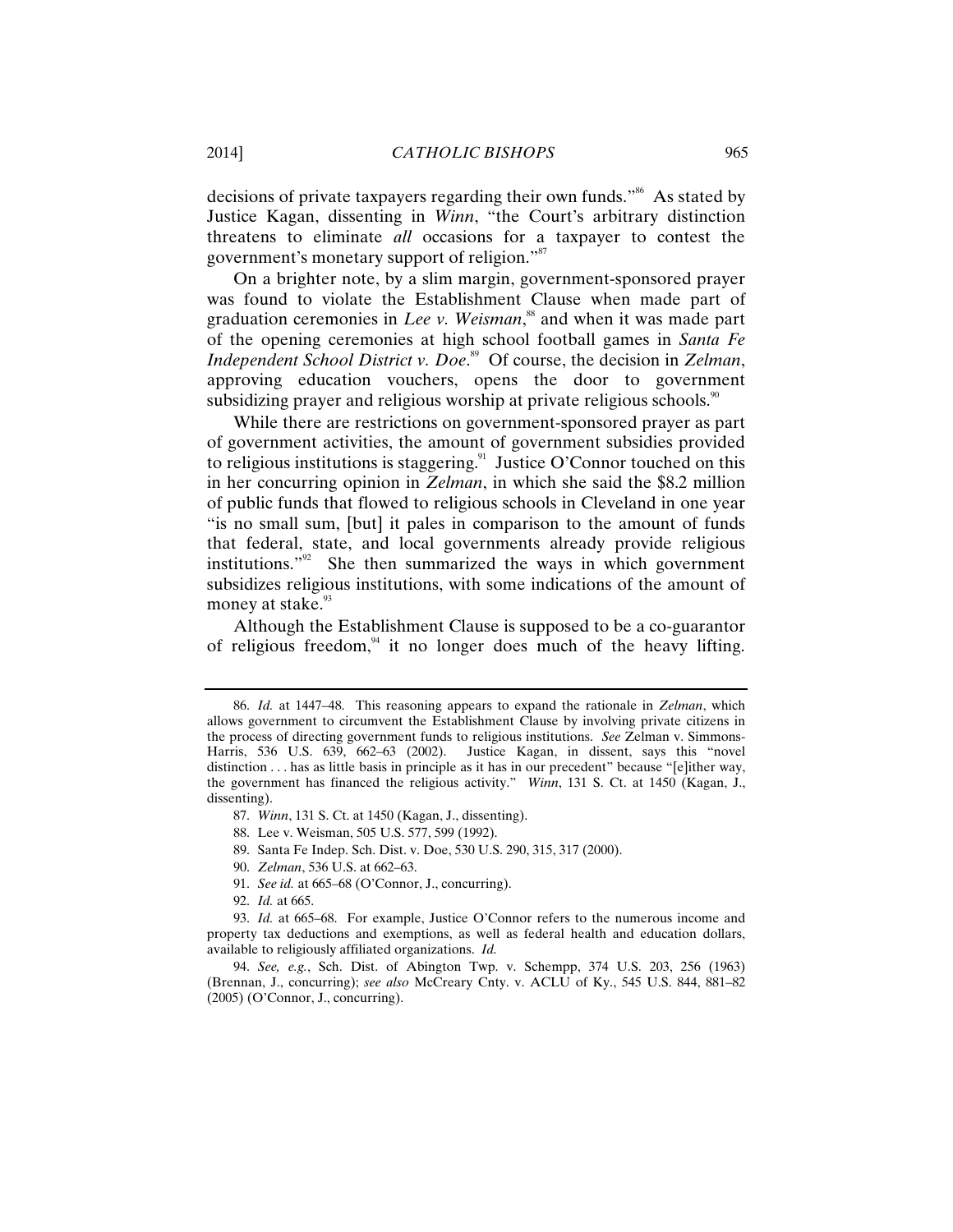Maybe those truly interested in religious freedom should spend more resources promoting a robust Establishment Clause, rather than attempting to place themselves above the law. Neither the Catholic Bishops nor the church in *Hosanna-Tabor* appears concerned about government subsidizing religion.

# IV. APPLICATION OF RELEVANT CONSTITUTIONAL PRINCIPLES TO CATHOLIC BISHOPS' LITIGATION AND *HOSANNA-TABOR*

The Court, in *Hosanna-Tabor*, adopted a "ministerial exception" to the application of the retaliation provision in the Americans with Disabilities Act (ADA) to a religious institution.<sup>95</sup> In short, the Equal Employment Opportunities Commission (EEOC) filed a lawsuit on behalf of Ms. Perich, a teacher at a small school operated by Hosanna-Tabor, alleging that she had been fired in retaliation for threatening to file an ADA lawsuit.<sup>96</sup> Hosanna-Tabor alleged that it discharged her for "'insubordination and disruptive behavior' . . . as well as . . . damage she had done to her 'working relationship' with the school by 'threatening to take legal action."<sup>97</sup> In seeking summary judgment, Hosanna-Tabor claimed Perich was a minister who had been fired for a religious reason—"that her threat to sue the Church violated the Synod's belief that Christians should resolve their disputes internally."98 The trial court agreed that the suit was barred by the ministerial exception; however, the court of appeals reversed, stating that Perich did not qualify as a minister because her duties as a "called" teacher were identical to her duties as a lay teacher.<sup>99</sup>

In a unanimous decision, with several concurring opinions, the Court sided with Hosanna-Tabor:

 We agree that there is such a ministerial exception. The members of a religious group put their faith in the hands of their ministers. Requiring a church to accept or retain an unwanted minister, or punishing a church for failing to do so, intrudes upon

<sup>95.</sup> Hosanna-Tabor Evangelical Lutheran Church & Sch. v. EEOC, 132 S. Ct. 694, 701, 710 (2012); *see also* 42 U.S.C. § 12203(a) (2006).

<sup>96.</sup> *Hosanna-Tabor*, 132 S. Ct. at 700–01.

<sup>97.</sup> *Id.* at 700 (quoting Joint Appendix at 55, *Hosanna-Tabor*, 132 S. Ct. 694 (No. 10- 553), 2011 WL 2940670, at \*55).

<sup>98.</sup> *Id.* at 701.

<sup>99.</sup> *Id.* (citing EEOC v. Hosanna-Tabor Evangelical Lutheran Church & Sch., 597 F.3d 769, 778–81 (6th Cir. 2010); EEOC v. Hosanna-Tabor Evangelical Lutheran Church & Sch., 582 F. Supp. 2d 881, 891–92 (E.D. Mich. 2008)).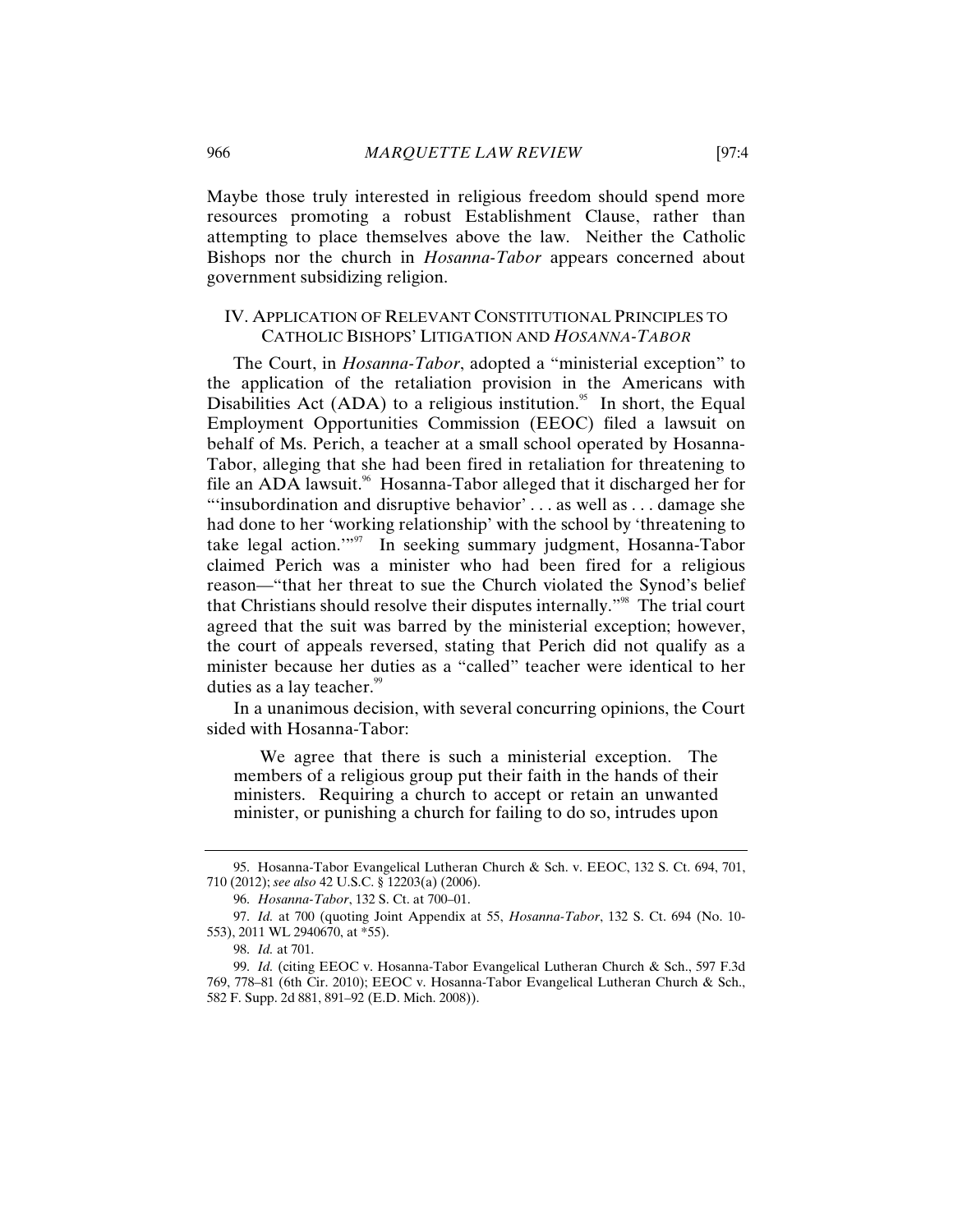more than a mere employment decision. Such action interferes with the internal governance of the church, depriving the church of control over the selection of those who will personify its beliefs. By imposing an unwanted minister, the state infringes the Free Exercise Clause, which protects a religious group's right to shape its own faith and mission through its appointments. According the state the power to determine which individuals will minister to the faithful also violates the Establishment Clause, which prohibits government involvement in such ecclesiastical decisions.<sup>100</sup>

Even though the Court recognized that the ADA prohibition on retaliation is a valid and neutral law of general applicability, it held that *Smith* does not control the case because it "involved government" regulation of only outward physical acts," while this case "concern[ed] government interference with an internal church decision that affect[ed] the faith and mission of the church itself."<sup>101</sup>

Instead of relying on *Smith*, the Court in *Hosanna-Tabor* relied on two other cases.<sup>102</sup> In *Kedroff v. Saint Nicholas Cathedral of the Russian Orthodox Church in North America*, the Court held that applying a New York statute to determine which archbishop had the right to use a cathedral violated the First Amendment because the controversy over the right to use the cathedral was "strictly a matter of ecclesiastical government."103 In *Serbian Eastern Orthodox Diocese for United States and Canada v. Milivojevich*, the Court overturned an Illinois Supreme Court decision purporting to reinstate a removed bishop because the proceedings resulting in his removal failed to comply with church laws and regulations.<sup>104</sup> The Court reversed the state supreme court because it had "unconstitutionally undertaken the resolution of quintessentially religious controversies whose resolution the First Amendment commits exclusively to the highest ecclesiastical tribunals" of the church.<sup>105</sup> These

<sup>100.</sup> *Id.* at 706.

<sup>101.</sup> *Id.* at 707 (citing Emp't Div. v. Smith, 494 U.S. 872, 877 (1990)). The Court referred to its language in *Smith* "distinguishing the government's regulation of 'physical acts' from its 'lend[ing] its power to one or the other side in controversies over religious authority or dogma.'" *Id.* (alteration in original) (quoting *Smith*, 494 U.S. at 877).

<sup>102.</sup> *Hosanna-Tabor*, 132 S. Ct. at 704–05 (relying on *Serbian Eastern Orthodox Diocese for U.S. and Canada v. Milivojevich*, 426 U.S. 696 (1976), and *Kedroff v. Saint Nicholas Cathedral of the Russian Orthodox Church in North America*, 344 U.S. 94 (1952)).

<sup>103.</sup> *Kedroff*, 344 U.S. at 95–97, 115, 119.

<sup>104.</sup> *Milivojevich*, 426 U.S. at 719–20.

<sup>105.</sup> *Id.* at 720.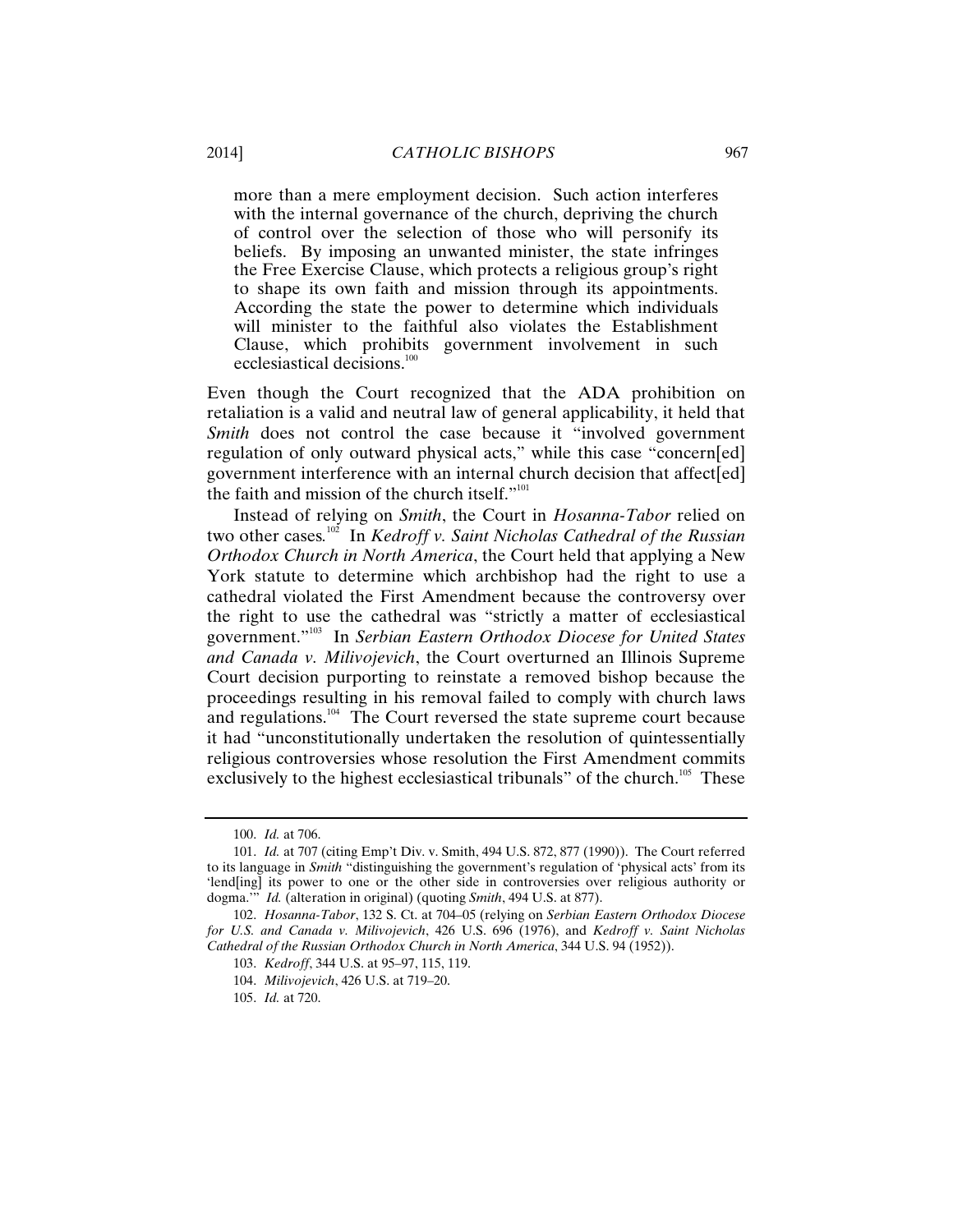cases, according to the Court, "confirm that it is impermissible for the government to contradict a church's determination of who can act as its ministers."<sup>106</sup>

After concluding that the religion clauses of the First Amendment require a ministerial exception to at least some cases brought under a federal antidiscrimination law, the Court had to decide whether the exception applies in the *Hosanna-Tabor* situation.<sup>107</sup> First, the Court concluded that the "exception is not limited to the head of a religious congregation," but the Court did not "adopt a rigid formula for deciding when an employee qualifies as a minister. $v^{108}$  Rather, the Court simply concluded that "the exception covers [Ms.] Perich, given all the circumstances of her employment."109 Several factors led to this conclusion: the formal title, "Minister of Religion, Commissioned"; the substance reflected in the title—"a significant degree of religious training followed by a formal process of commissioning"; and the important religious functions Ms. Perich performed for the church— "conveying the Church's message and carrying out its mission," "'lead[ing] others toward Christian maturity," and "'teach[ing] faithfully the Word of God, the Sacred Scriptures, in its truth and purity and as set forth in all the symbolical books of the Evangelical Lutheran Church."<sup>110</sup> Ironically, determining who is a minister, for purposes of applying the ministerial exception, brings the courts much closer to deciding religious doctrine than does the determination of whether a particular prohibited characteristic, such as race, sex, or disability, was a motivating factor in the challenged adverse employment action.<sup>111</sup>

The Court identified three errors committed by the court of appeals—the failure to find relevance in the fact that Perich was a commissioned minister, according "too much weight to the fact that lay teachers at the school performed the same religious duties as Perich," and placing too much emphasis on the amount of time Perich spent performing religious functions.112 Although Perich abandoned her claim for reinstatement, the Court found that immaterial because she

<sup>106.</sup> *Hosanna-Tabor*, 132 S. Ct. at 704.

<sup>107.</sup> *Id.* at 707.

<sup>108.</sup> *Id.*

<sup>109.</sup> *Id.*

<sup>110.</sup> *Id.* at 707–08 (alterations in original) (quoting Joint Appendix, *supra* note 97, at 48).

<sup>111.</sup> *See* Leslie C. Griffin, *The Sins of* Hosanna-Tabor, 88 IND. L.J. 981, 1008–12 (2013).

<sup>112.</sup> *Hosanna-Tabor*, 132 S. Ct. at 708–09.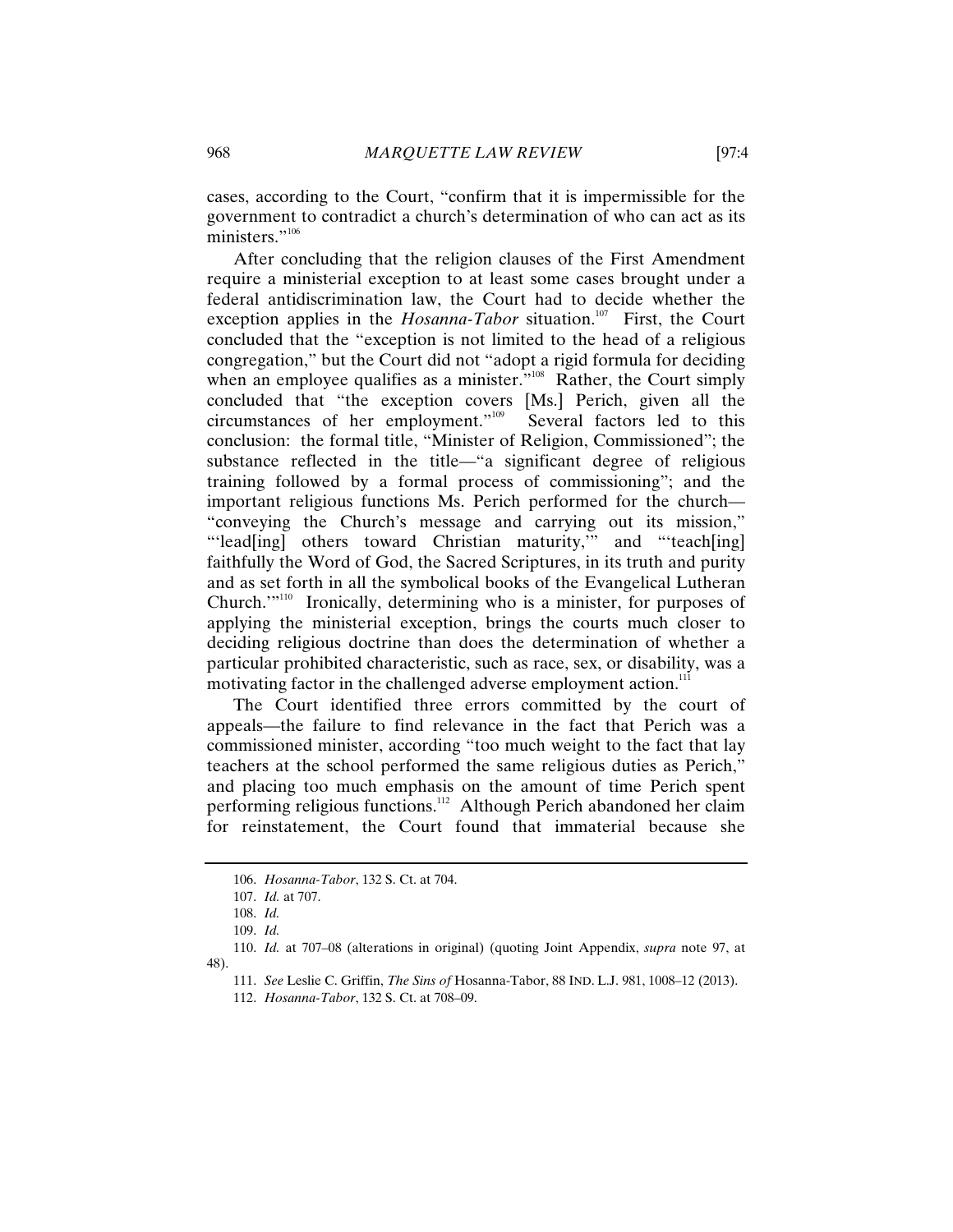"continue[d] to seek frontpay in lieu of reinstatement, backpay, compensatory and punitive damages, and attorney's fees."<sup>113</sup> Such relief, according to the Court, would have required a determination that Hosanna-Tabor was wrong in discharging Perich, and the relief would constitute a penalty on Hosanna-Tabor for discharging an unwanted minister. $114$ 

In response to the suggestion "that Hosanna-Tabor's asserted religious reason for firing Perich—that she violated the Synod's commitment to internal dispute resolution—was pretextual," the Court stated that the "suggestion misses the point" because the "purpose of the exception is not to safeguard a church's decision to fire a minister only when it is made for a religious reason," rather, the exception "ensures that the authority to select and control who will minister to the faithful—a matter 'strictly ecclesiastical,'—is the church's alone."<sup>115</sup> In an apparent attempt to limit its decision, the Court stated:

The case before us is an employment discrimination suit brought on behalf of a minister, challenging her church's decision to fire her. Today we hold only that the ministerial exception bars such a suit. We express no view on whether the exception bars other types of suits, including actions by employees alleging breach of contract or tortious conduct by their religious employers.<sup>11</sup>

Despite the Court's attempt to limit its decision to the situation presented by Ms. Perich's discharge, $117$  the decision certainly has the potential to disrupt enforcement of all federal antidiscrimination laws, as well as other state and federal employment laws. Extending the notion of what constitutes a minister to reach teachers like Perich opens the door to job descriptions giving a wide range of employees "a role in conveying the [religious organization's] message and carrying out its mission."118 Religious organizations already have a statutory exemption, in Title VII and the ADA, that allows them to discriminate on the basis of religion,<sup>119</sup> and now the Court has opened the door to a broad

119. *See* 42 U.S.C. § 2000e–1 (2006) (Title VII). In *Corp. of the Presiding Bishop of the Church of Jesus Christ of Latter-Day Saints v. Amos*, 483 U.S. 327, 334–39 (1987), the Court

<sup>113.</sup> *Id.* at 709.

<sup>114.</sup> *Id.*

<sup>115.</sup> *Id.* (internal citation omitted) (quoting Kedroff v. Saint Nicholas Cathedral of the Russian Orthodox Church in N. Am., 344 U.S. 94, 119 (1952)).

<sup>116.</sup> *Id.* at 710.

<sup>117.</sup> *Id.*

<sup>118.</sup> *Id.* at 708.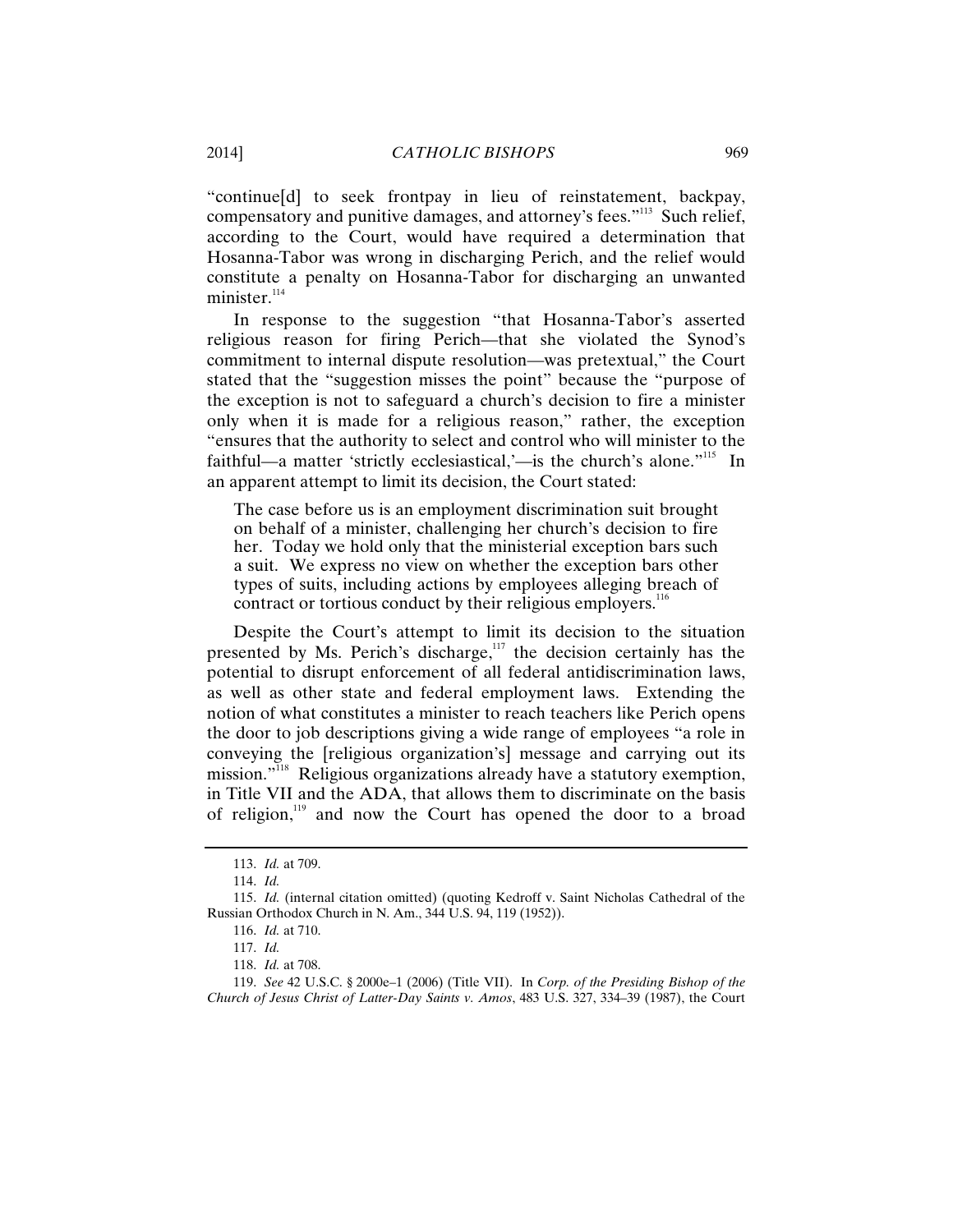constitutional exemption from cases alleging discrimination based on race, gender, national origin, disability, and age.

When combined with the fact that "small" employers are exempted from the federal antidiscrimination laws,<sup>120</sup> religious institutions may now have a broad license to discriminate. For example, what would the Court do with a Title VII claim brought by a fully qualified Lutheran minister whose application for a real ministerial position was rejected because of his race? It is not clear that the analysis in *Hosanna-Tabor*  would lead to a different result. The end of the Court's opinion in *Hosanna-Tabor* suggests the rejected minister would lose<sup>121</sup>:

 The interest of society in the enforcement of employment discrimination statutes is undoubtedly important. But so too is the interest of religious groups in choosing who will preach their beliefs, teach their faith, and carry out their mission. When a minister who has been fired sues her church alleging that her termination was discriminatory, the First Amendment has struck the balance for us. The church must be free to choose those who will guide it on its way. $122$ 

If the First Amendment has really "struck the balance for us," presumably the Court would refuse to allow society's great interest in eliminating race discrimination in employment to trump the First Amendment interest in religious freedom.<sup>123</sup> Of course, a court with a different view of race discrimination could conclude that the Thirteenth Amendment, along with the Equal Protection Clause of the Fourteenth Amendment, "has struck the balance for us."<sup>124</sup> At least in cases where, for example, race or sex discrimination in the selection of a minister is

rejected an Establishment Clause challenge to this exemption, even as applied to nonreligious jobs. *See* 42 U.S.C. § 12113(d) (2006 & Supp. V 2012) (ADA). In *Hosanna-Tabor*, Ms. Perich filed a charge with the EEOC alleging discrimination and retaliation in violation of the ADA. EEOC v. Hosanna-Tabor Evangelical Lutheran Church & Sch., 597 F.3d 769, 775 (6th Cir. 2010). The lawsuit filed on her behalf by the EEOC alleged "retaliation for threatening to file an ADA lawsuit." *Hosanna-Tabor*, 132 S. Ct. at 701. Both the EEOC and Perich argued, and Hosanna-Tabor did not dispute, that the religious exemptions in the ADA do not apply to retaliation claims. *Id.* at 701 n.1.

<sup>120.</sup> Employers with less than fifteen employees are exempted from Title VII of the Civil Rights Act of 1964, 42 U.S.C. § 2000e(b) (2006), and the Americans with Disabilities Act,  $42$  U.S.C. § 12111(5)(A), and those with less than twenty employees are exempted from the Age Discrimination in Employment Act, 29 U.S.C. § 630(b) (2012).

<sup>121.</sup> *See Hosanna-Tabor*, 132 S. Ct. at 710.

<sup>122.</sup> *Id.*

<sup>123.</sup> *See id.* 

<sup>124.</sup> *See, e.g.*, *id.*; Bob Jones Univ. v. United States, 461 U.S. 574 (1983).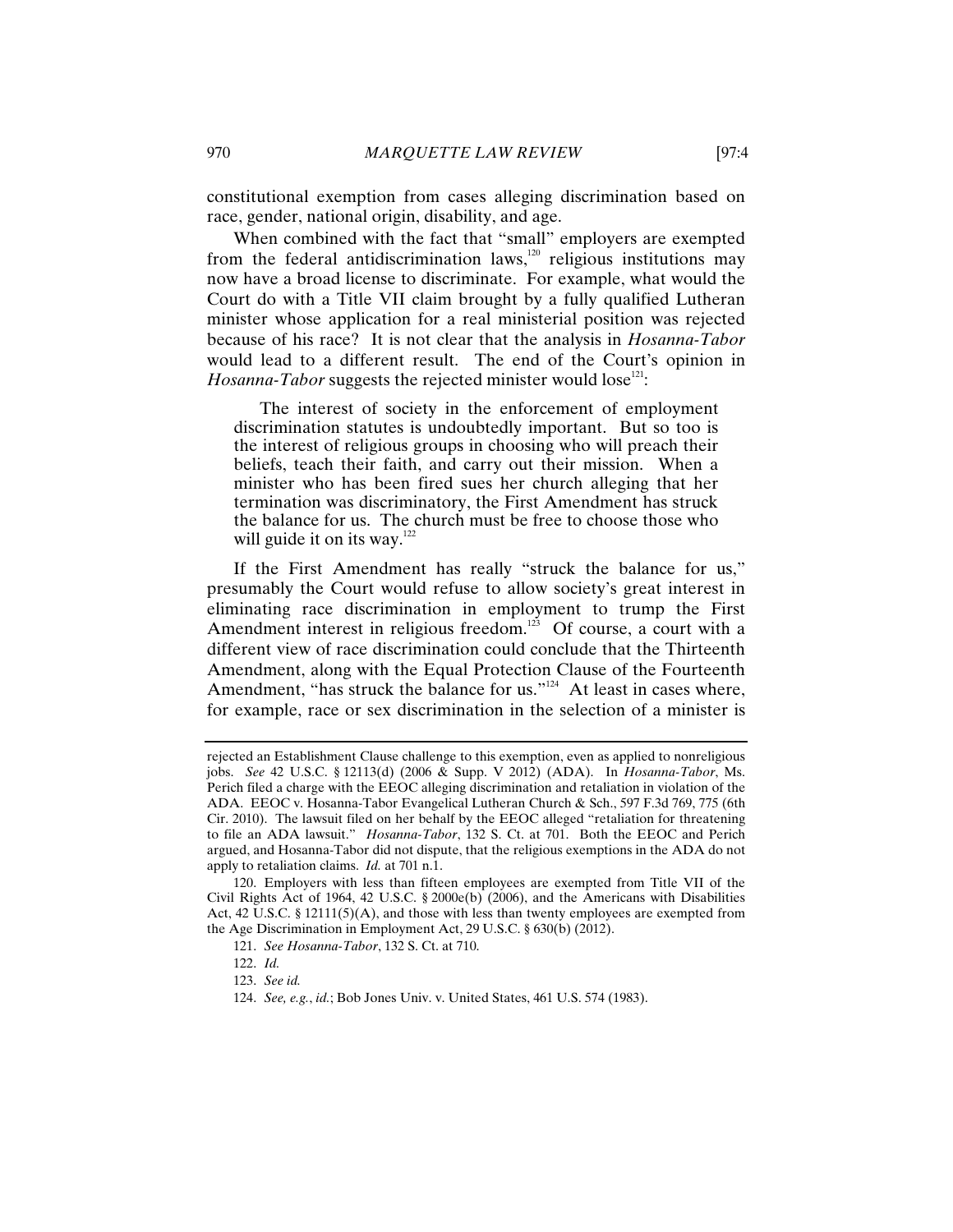not tied to religious doctrine, it is not obvious why the religion clauses of the First Amendment should trump the equality principle reflected in the Thirteenth and Fourteenth Amendments, as well as Title VII of the Civil Rights Act of  $1964$ <sup>125</sup>

The brief Establishment Clause portion of the decision in *Hosanna-Tabor*, holding that "[a]ccording the state the power to determine which individuals will minister to the faithful also violates the Establishment Clause," $126$  is a bit curious. While that statement may be true, it does not fit the facts because the antidiscrimination laws do not really give "the state the power to determine which individuals will [be employed]" by religious institutions.<sup>127</sup> Rather, under those laws, employers retain wide discretion in determining whom their employees will be, losing only the discretion to discriminate "because of" certain prohibited factors.<sup>128</sup>

The common thread between the Catholic Bishops' litigation and *Hosanna-Tabor* is that the religious institutions in both cases are seeking an exemption from religion-neutral, employment-related laws of general applicability, i.e., seeking "to become a law unto [themselves]." $129$  In both situations, the religious institution has opted to get into the business of employing people, but having done so, it does not want to

127. *Hosanna-Tabor*, 132 S. Ct. at 706; *see also infra* note 128 and accompanying text.

<sup>125.</sup> U.S. CONST. amends. I, XIII–XIV; 42 U.S.C. §§ 2000e–2000e-17 (2006 & Supp. V 2012). In *Smith*, the Court recognized that applying strict scrutiny to free exercise claims "would open the prospect of constitutionally required religious exemptions from civic obligations of almost every conceivable kind—ranging from compulsory military service to . . . laws providing for equality of opportunity for the races." Emp't Div. v. Smith, 494 U.S. 872, 888–89 (1990) (internal citation omitted) (citing *Bob Jones Univ.*, 461 U.S. at 603–04; Gillette v. United States, 401 U.S. 437 (1971)).

<sup>126.</sup> *Hosanna-Tabor*, 132 S. Ct. at 706. Most cases addressing government involvement in the resolution of internal disputes of religious institutions refer to the First Amendment, without identifying a specific clause. *See, e.g.*, Jones v. Wolf, 443 U.S. 595, 597, 602 (1979). However, some cases also refer to the "free exercise of religion." *See, e.g.*, Presbyterian Church in the U.S. v. Mary Elizabeth Blue Hull Mem'l Presbyterian Church, 393 U.S. 440, 449 (1969); Kedroff v. Saint Nicholas Cathedral of the Russian Orthodox Church in N. Am., 344 U.S. 94, 115–16 (1952); Askew v. Trs. of the Gen. Assembly of the Church of the Lord Jesus Christ of the Apostolic Faith Inc., 684 F.3d 413, 418 (3d Cir. 2012). Both the Free Exercise Clause and the Establishment Clause seem relevant.

<sup>128.</sup> In discrimination cases, the courts do not act as a super-human resources department or personnel board "charged with evaluating the general quality of employment decisions." Brewer v. Bd. of Trs. of the Univ. of Ill., 479 F.3d 908, 922 (7th Cir. 2007); *see also* Ptasznik v. St. Joseph Hosp., 464 F.3d 691, 697 (7th Cir. 2006).

<sup>129.</sup> Reynolds v. United States, 98 U.S. 145, 167 (1878); *see also Hosanna-Tabor*, 132 S. Ct. at 701, 707; Complaint, Roman Catholic Archbishop, *supra* note 8, ¶¶ 134, 155, 226.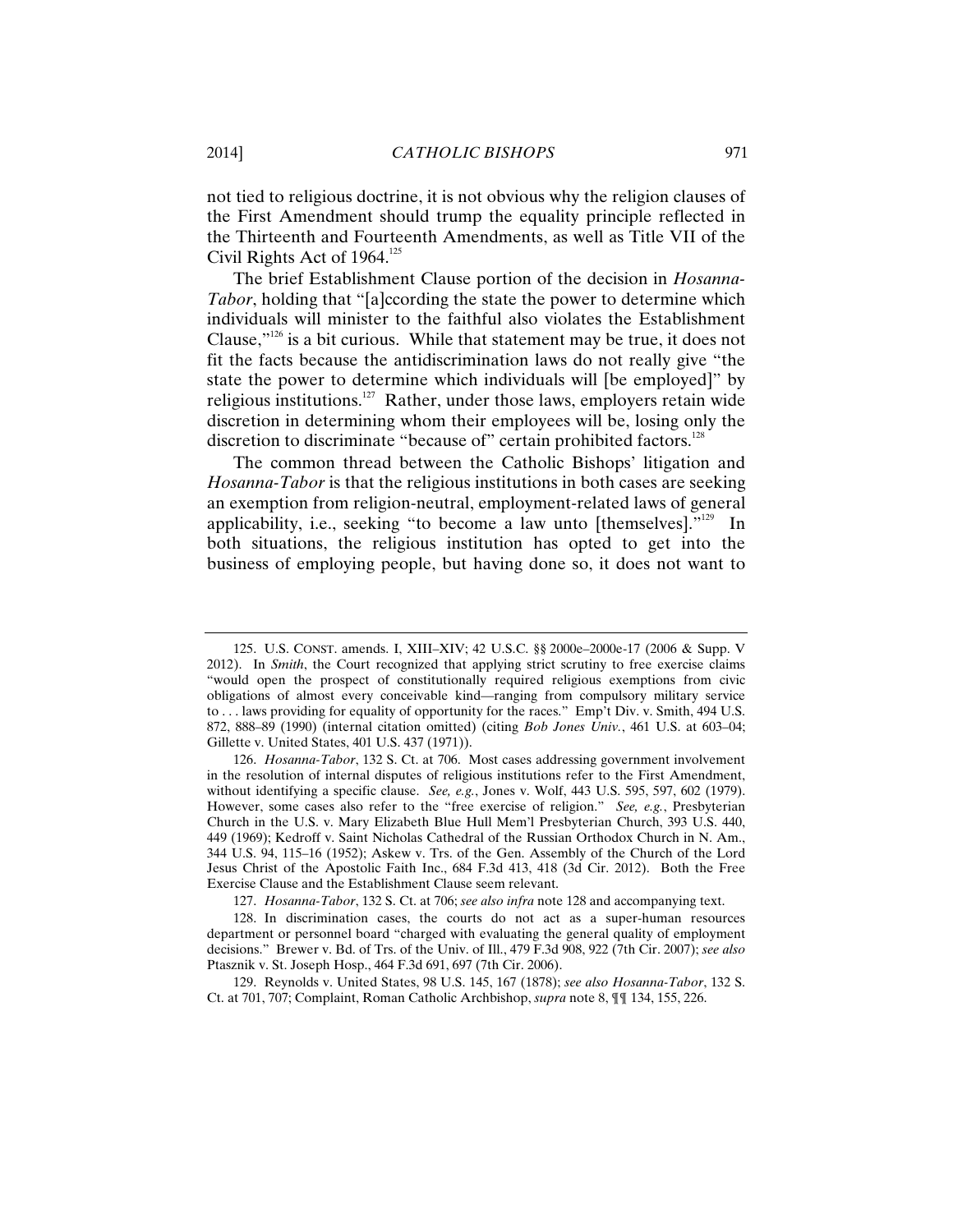play by the rules governing other employers.<sup>130</sup> Hosanna-Tabor wanted to be treated differently than other employers, i.e., it sought, and obtained from the Supreme Court, an exemption that allows it to discriminate and retaliate in at least some circumstances. $131$ 

The Catholic Bishops seek a similar exemption from a provision in the PPACA $^{132}$  that requires non-grandfathered plans and issuers to provide, among other preventive services identified in guidelines adopted by Health Resources and Services Administration (HRSA), contraceptive services.<sup>133</sup> The guidelines include a note referring to a regulation authorizing HRSA to establish exemptions from the contraceptive-services requirement for health plans established and maintained by "religious employers."<sup>134</sup> A "religious employer" is defined as an organization that meets four criteria: (1) its purpose is the "inculcation of religious values"; (2) it employs primarily "persons who share [its] religious tenets"; (3) it "serves primarily persons who share [its] religious tenets"; and (4) it "is a nonprofit organization," as described in the Internal Revenue Code.<sup>135</sup> As stated above, the ADA provides a statutory defense for religious entities, allowing them to give a "preference in employment to individuals of a particular religion to

<sup>130.</sup> The Catholic organizations challenging the contraceptive-services requirement not only opted to get in the business of employing people, they also opted to get in the business of providing health coverage. *See supra* note 47 and accompanying text. In commenting on proposed final rules related to the controversial requirement, "[s]ome religiously-affiliated employers warned that, if the definition of religious employer is not broadened, they could cease to offer health coverage to their employees in order to avoid having to offer coverage to which they object on religious grounds." Group Health Plans and Health Insurance Issuers Relating to Coverage of Preventive Services Under the Patient Protection and Affordable Care Act, 77 Fed. Reg. 8725, 8727 (Feb. 15, 2012) (to be codified at 45 C.F.R. pt. 147).

<sup>131.</sup> *See Hosanna-Tabor*, 132 S. Ct. at 701, 710.

<sup>132. 42</sup> U.S.C. § 300gg-13(a)(4) (Supp. V 2012) ("A group health plan and a health insurance issuer offering group or individual health insurance coverage shall, at a minimum provide coverage for and shall not impose any cost sharing requirements for— $\dots$  (4) with respect to women, such additional preventive care and screenings not described in paragraph (1) as provided for in comprehensive guidelines supported by the Health Resources and Services Administration for purposes of this paragraph.").

<sup>133.</sup> *See Women's Preventive Services Guidelines*, *supra* note 9. The HHS Guidelines for Health Insurance Coverage require "[a]ll Food and Drug Administration approved contraceptive methods, sterilization procedures, and patient education and counseling for all women with reproductive capacity." *Id.* 

<sup>134.</sup> *Id.*; *see also* 45 C.F.R. § 147.130(a)(1)(iv)(A) (2012).

<sup>135. 45</sup> C.F.R. § 147.130(a)(1)(iv)(B). In the complaint, four of the plaintiffs allege that none of them qualify for this exemption, and the fifth says it is unclear whether the government will conclude that it qualifies for this exemption. Complaint, Roman Catholic Archbishop, *supra* note 8, ¶¶ 40, 54, 63, 73, 89.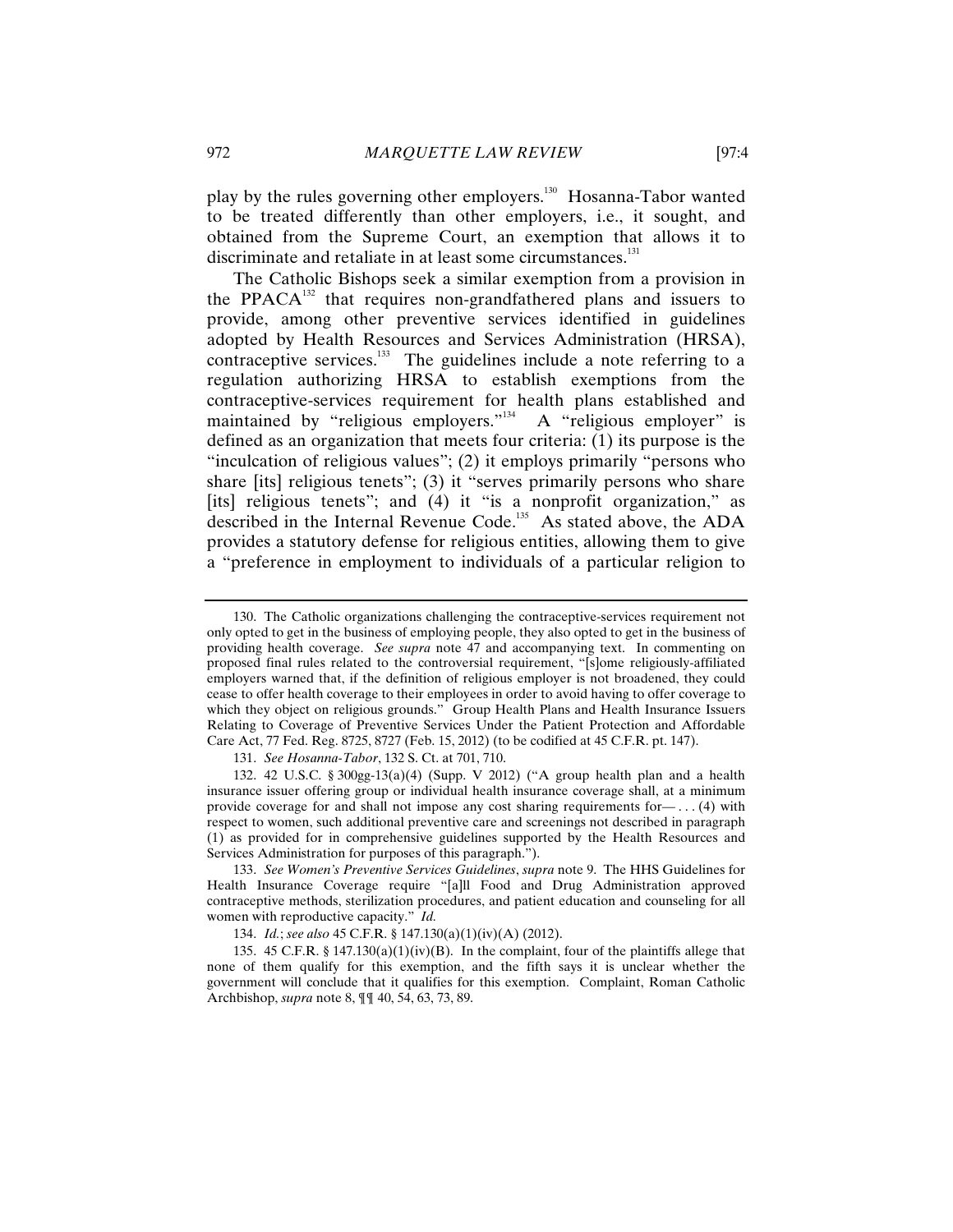perform work connected with the carrying on by such [an entity] of its activities,"<sup>136</sup> and allowing them to "require that all applicants and employees conform to the religious tenets of such [an entity]."<sup>137</sup> Therefore, both of the laws at issue, PPACA and ADA, include exemptions for religious organizations, but neither Hosanna-Tabor nor the Catholic Bishops are satisfied with the exemptions.

Another common thread between the Catholic Bishops' litigation and *Hosanna-Tabor* may be the organizations' insensitivity to gender equity in the workplace.<sup>138</sup> As noted by Professor Griffin in her article, *The Sins of* Hosanna-Tabor, the victims of the ministerial exception are frequently women.<sup>139</sup> The comments accompanying the final rules implementing the contraception-services requirement state: "Congress determined that both existing health coverage and existing preventive services recommendations often did not adequately serve the unique health needs of women" and that the "disparity places women in the workforce at a disadvantage compared to their male co-workers."<sup>140</sup> Further, the contraceptive coverage requirement is "designed to serve the compelling public health and gender equity goals" identified above.<sup>141</sup> In fact, this requirement will actually save money for the employers.<sup>142</sup>

The Catholic Bishops attempt to avoid the holding in *Smith* by "arguing" in their complaint that the contraception requirement is "not a neutral law of general applicability because it is riddled with exemptions for which there is not a consistent, legally defensible basis," in that "[i]t offers multiple exemptions from its requirement that employer-based health plans include or facilitate coverage for abortioninducing drugs, sterilization, contraception, and related education and

<sup>136. 42</sup> U.S.C. § 12113(d)(1) (2006 & Supp. V 2012); *see also supra* note 119 and accompanying text.

<sup>137. 42</sup> U.S.C. § 12113(d)(2). The parties agreed that these exemptions do not apply to retaliation claims. Hosanna-Tabor Evangelical Lutheran Church & Sch. v. EEOC, 132 S. Ct. 694, 701 n.1 (2012).

<sup>138.</sup> Griffin, *supra* note 111, at 990–92.

<sup>139.</sup> *Id.*

<sup>140.</sup> Group Health Plans and Health Insurance Issuers Relating to Coverage of Preventive Services Under the Patient Protection and Affordable Care Act, 77 Fed. Reg. 8725, 8728 (Feb. 15, 2012) (to be codified at 45 C.F.R. pt. 147).

<sup>141.</sup> *Id.* at 8729.

<sup>142.</sup> *Id.* at 8727 (citing a 2000 study estimating "that it would cost employers 15 to 17 percent more not to provide contraceptive coverage in employee health plans than to provide such coverage, after accounting for both the direct medical costs of pregnancy and the indirect costs such as employee absence and reduced productivity").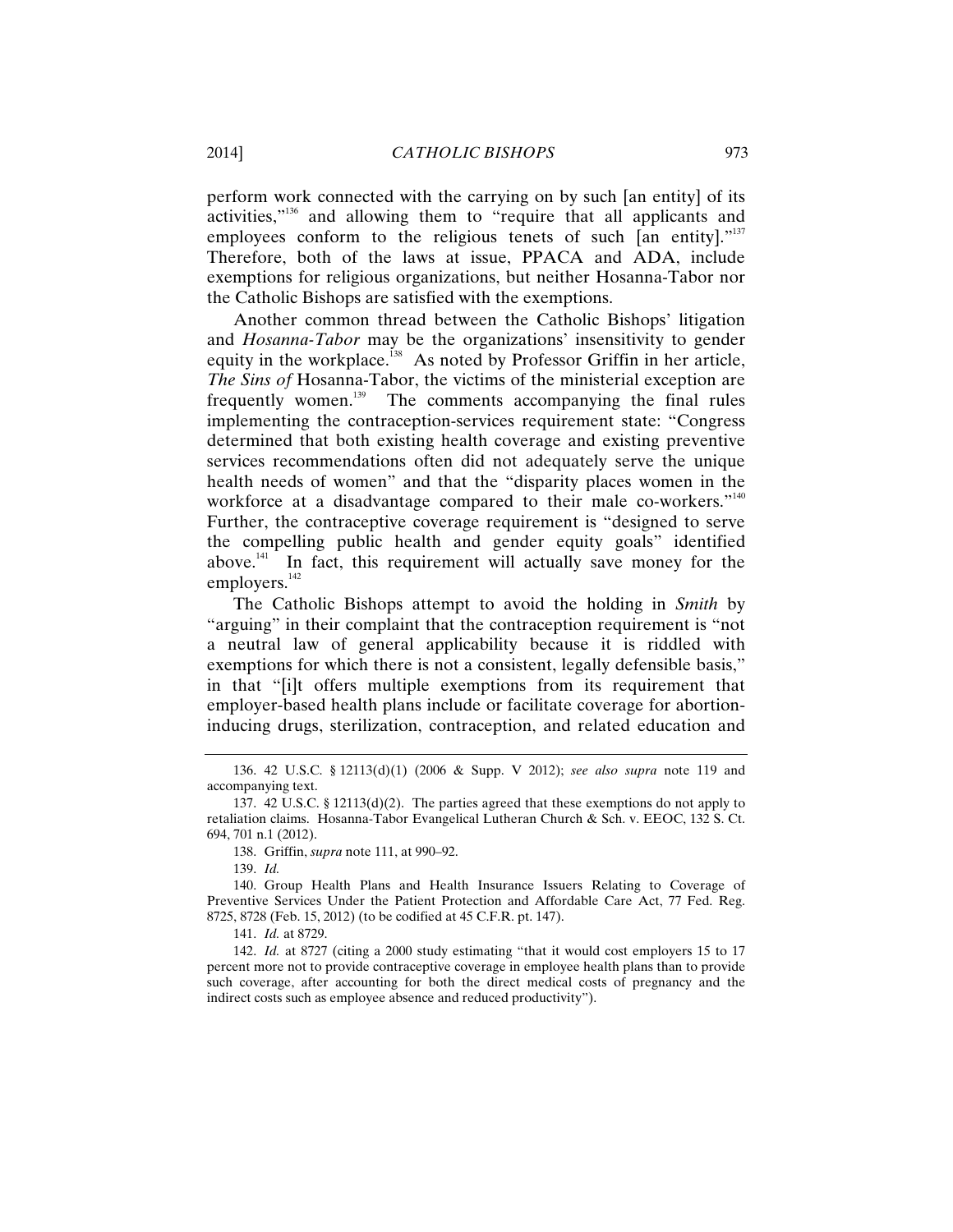counseling," and "because it discriminates against certain religious viewpoints and targets certain religious organizations for disfavored treatment"<sup>143</sup> This argument is not convincing.<sup>144</sup> However, the absence of a convincing argument did not prevent the Court from distinguishing *Smith* in *Hosanna-Tabor*.<sup>145</sup> Although it conceded that "the ADA's prohibition on retaliation, like Oregon's prohibition on peyote use, is a valid and neutral law of general applicability," the Court said, "a church's selection of its ministers is unlike an individual's ingestion of peyote" because the latter is simply an "outward physical" act.<sup>146</sup> In contrast, *Hosanna-Tabor* "concerns government interference with an internal church decision that affects the faith and mission of the church itself."147 This analysis is suspect for the reasons stated by Professor Griffin. $148$ 

But, even if the Court is correct in *Hosanna-Tabor*, does its analysis—"outward physical acts" versus the "internal church decision that affects the faith and mission of the church itself"—distinguish *Smith* in the cases challenging the contraception requirement in the Catholic

<sup>143.</sup> Complaint, Roman Catholic Archbishop, *supra* note 8, ¶¶ 200–01.

<sup>144.</sup> It is interesting that the plaintiffs, who seek a larger exemption for religious employers, use the existing exemption as the basis for the argument that the PPACA is not a religion-neutral law of general applicability. *Id.* ¶¶ 134, 155 (noting that "the U.S. Government Mandate contains a narrow religious exemption," which burdens their practice of faith and that at a minimum, the Government could provide a "broader exemption for religious employers"). One way to understand whether a law satisfies the *Smith* criterion is to contrast it with the ordinance at issue in *Lukumi*. *Compare* Emp't Div. v. Smith, 494 U.S. 872, 874 (1990) (deciding the issue of whether Oregon's drug laws violated members of the Native American Church's constitutional rights when those members ingested peyote as part of a sacramental ceremony), *with* Church of the Lukumi Babalu Aye, Inc. v. City of Hialeah, 508 U.S. 520, 524, 526 (1993) (deciding the issue of whether Hialeah's city ordinance prohibiting unnecessary animal killings violated members of the Santeria church's constitutional rights when Santerian ceremonies include animal sacrifice).Clearly the PPACA is more like the Oregon drug laws at issue in *Smith* than the ordinance at issue in *Lukumi*, which was aimed at a particular religious group and its animal sacrifice ritual. *See Lukumi*, 508 U.S. at 524, 526.

<sup>145.</sup> *See* Griffin, *supra* note 111, at 992–94; *see also* Hosanna-Tabor Evangelical Lutheran Church & Sch. v. EEOC, 132 S. Ct. 694, 707 (2012).

<sup>146.</sup> *Hosanna-Tabor*, 132 S. Ct. at 707 (citing *Smith*, 494 U.S. at 877).

<sup>147.</sup> *Id.*

<sup>148.</sup> *See* Griffin, *supra* note 111, at 992–94 ("What could 'affect[] the faith and mission of the church itself' more than punishing individuals like Smith for participation in a religious ritual? And what 'internal church decision that affects the faith and mission of the church itself' is involved in the firing of a disabled employee in a church that does not preach disabilities discrimination?" (alteration in original) (quoting *Hosanna-Tabor*, 132 S. Ct. at 707)).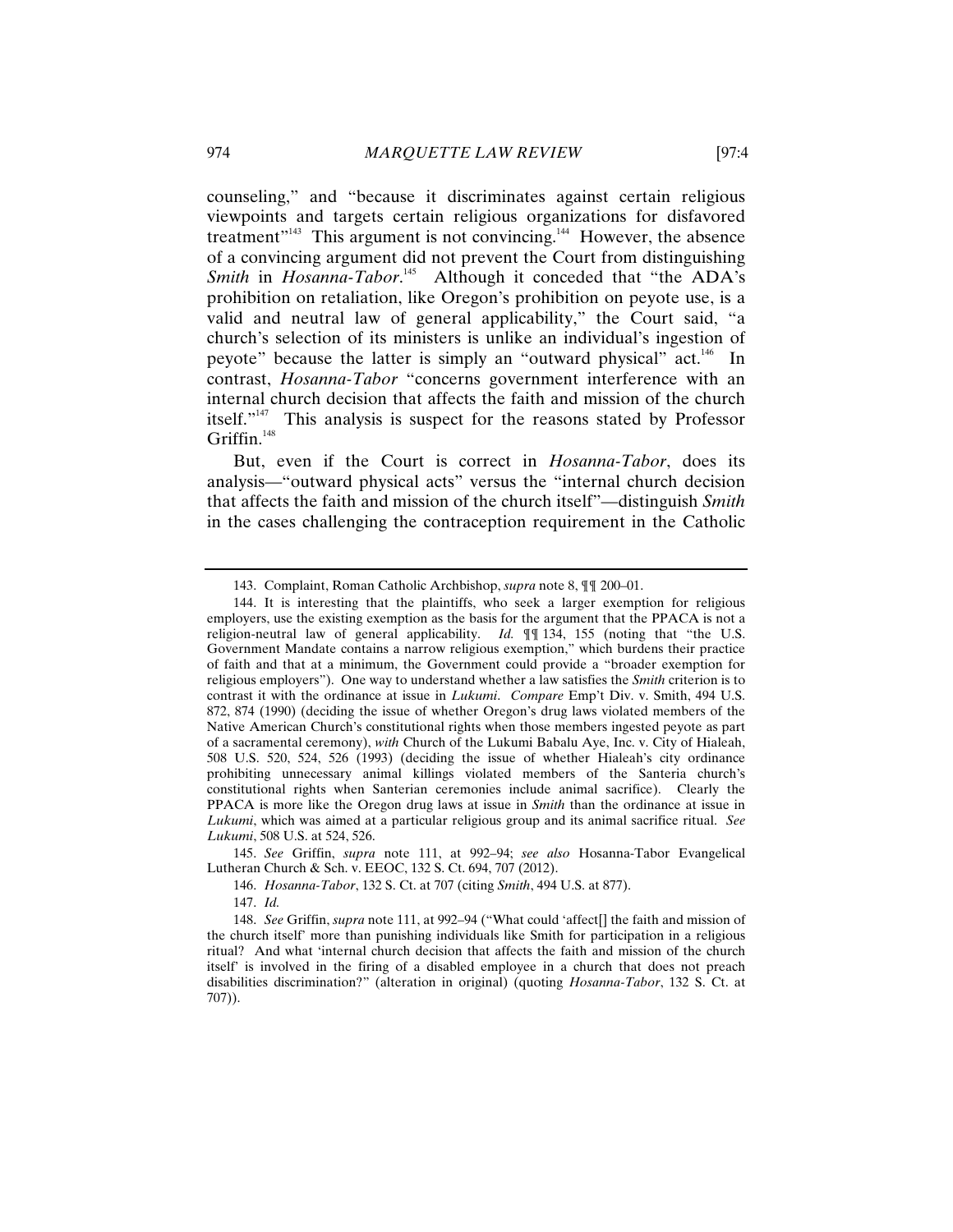Bishops' litigation?<sup>149</sup> In *Smith*, the Court said the "right of free exercise" does not relieve an individual of the obligation to comply with a 'valid and neutral law of general applicability on the ground that the law proscribes (or prescribes) conduct that his religion prescribes (or proscribes)."<sup>150</sup> Unless the right of free exercise means something different for a religious "institution" than it means for an "individual," this sentence should end the discussion. It does not appear that the litigation supported by the Catholic Bishops will require the courts to get involved in the selection of ministers or the interpretation of Catholic faith and doctrine.

Unlike the plaintiff in *Smith*, the Catholic institutions challenging the PPACA in the litigation organized by the Catholic Bishops have a claim based on RFRA.151 This Act, found unconstitutional in *Flores* as applied to state and local government,<sup>152</sup> attempts to restore strict scrutiny analysis to Free Exercise Clause claims, and the Court has not decided whether RFRA is constitutional as applied to the federal government. $^{153}$ At least one court of appeals has rejected a RFRA claim in a case challenging the "individual mandate" portion of the PPACA.<sup>154</sup>

<sup>149.</sup> *Hosanna-Tabor*, 132 S. Ct. at 707. Hopefully, the Court is not saying "religious individuals must obey neutral laws of general applicability" but religious institutions do not. *See* Griffin, *supra* note 111, at 992.

<sup>150.</sup> *Smith*, 494 U.S. at 879 (quoting United States v. Lee, 455 U.S. 252, 263 n.3 (1982) (Stevens, J., concurring in judgment)).

<sup>151.</sup> *Compare* Complaint, Roman Catholic Archbishop, *supra* note 8, ¶¶ 177–93, *with Smith*, 494 U.S. at 874.

<sup>152.</sup> Religious Freedom Restoration Act of 1993, 42 U.S.C. § 2000bb (2006); City of Boerne v. Flores, 521 U.S. 507, 536 (1997) (noting that even Congress' broad powers under the Fourteenth Amendment could not justify the RFRA). This is because the source of power relied upon by Congress to regulate state and local government was Section 5 of the Fourteenth Amendment and the Court concluded that Congress exceeded its Section 5 power because the RFRA greatly expanded the First Amendment free exercise right, as defined in *Smith*. *Flores*, 521 U.S. at 519, 534–36 (1997).

<sup>153.</sup> *See* Seven-Sky v. Holder, 661 F.3d 1, 4–5 & n.4 (D.C. Cir. 2011) (rejecting a RFRA challenge to the "individual mandate" portion of PPACA because it does not place a substantial burden on the exercise of plaintiffs' Christian faith and, even if it does, it is the least restrictive means of serving a compelling governmental interest), *cert. denied*, 133 S. Ct. 63 (2012); *see also* Newland v. Sebelius, 881 F. Supp. 2d 1287, 1296, 1298–99 (D. Colo. 2012) (issuing a preliminary injunction enjoining application of the contraception requirement in PPACA to the plaintiffs based on the religious objections of the owners of a private, secular, for-profit corporation, and summarily concluding, based on *Wilgus*, that the RFRA is constitutional as applied to the federal government), *aff'd*, 542 F. App'x 706 (10th Cir. 2013), *petition for cert. filed*, 82 U.S.L.W. 3468 (U.S. Jan. 31, 2014) (No. 13-919).

<sup>154.</sup> *Seven-Sky*, 661 F.3d at 4–5.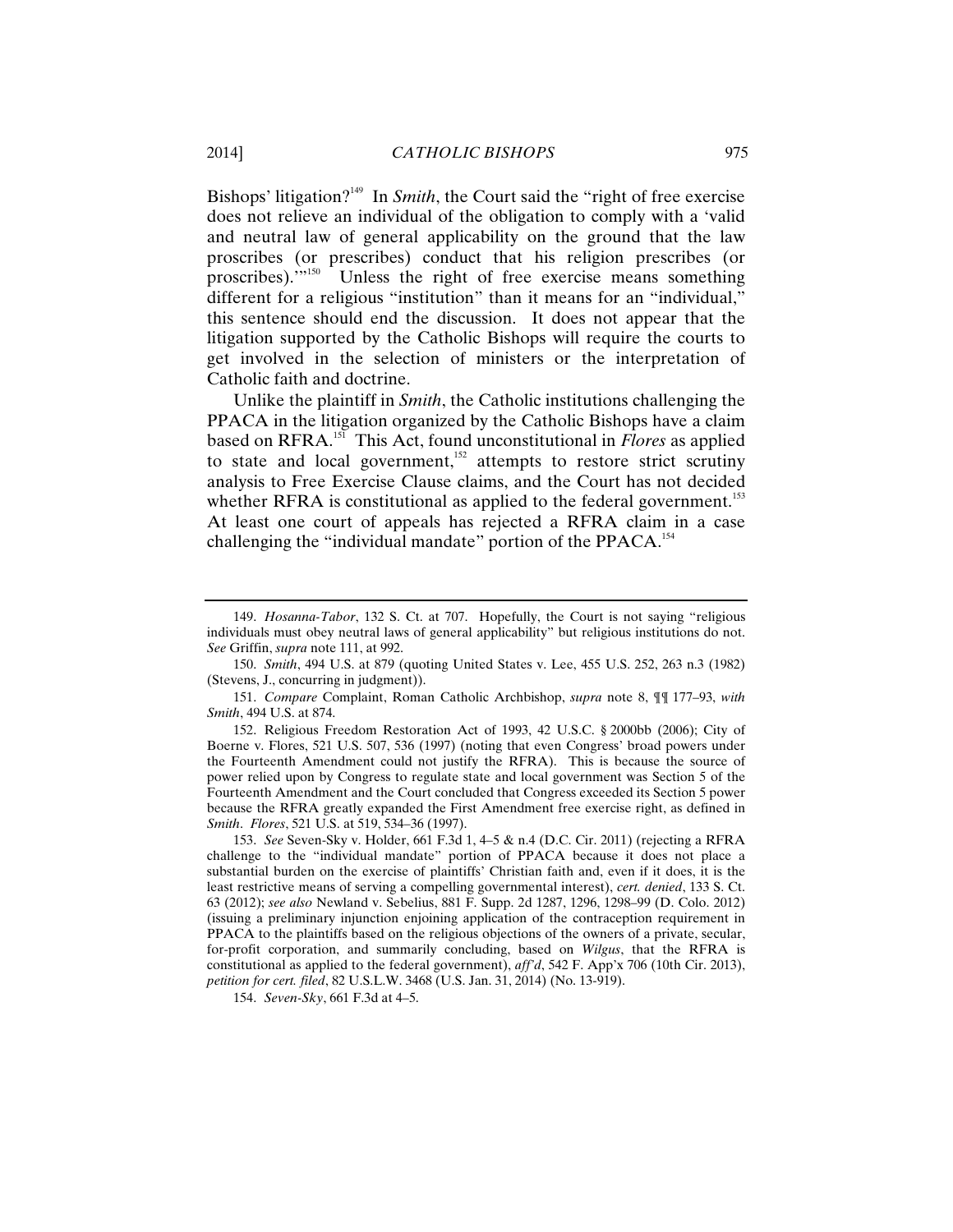In sum, the claims asserted in the Catholic Bishops' sponsored litigation challenging the contraception services requirement imposed by PPACA and implementing regulations should face an uphill battle, at least under current interpretation of the First Amendment. Of course, the same was true of the challenge in *Hosanna-Tabor*, which resulted in a unanimous decision in favor of the religious institution.<sup>155</sup> Hosanna-*Tabor* confirms that "separation of church and state," at least as understood until the Rehnquist Court began to shrink the Establishment Clause, is clearly a doctrine of the past.<sup>156</sup> It remains to be seen whether RFRA will trump the controversial provision in the PPACA.<sup>157</sup>

# V. CONCLUSION

My initial reaction to the decision in *Smith* was that the Court got it wrong. I thought that Free Exercise Clause claims should trigger strict scrutiny so non-mainstream religions, those least powerful in the political process,<sup>158</sup> would have a better chance of protecting themselves through litigation. A few years after *Smith*, the decision in *Lukumi* provided some comfort, as the Court held that strict scrutiny still controls Free Exercise Clause challenges to laws that are neither religion-neutral nor of general applicability.<sup>159</sup> It also became apparent,

[L]eaving accommodation to the political process will place at a relative disadvantage those religious practices that are not widely engaged in; but that unavoidable consequence of democratic government must be preferred to a system in which each conscience is a law unto itself or in which judges weigh the social importance of all laws against the centrality of all religious beliefs.

Emp't Div. v. Smith, 494 U.S. 872, 890 (1990). It may be that RFRA undermines this concern, although RFRA generated broad support because mainstream religions prefer a broad interpretation of the Free Exercise Clause as it gives them a hammer they can use in the legislative process. *See* Richard T. Foltin, *Reconciling Equal Protection and Religious Liberty*, 39 HUM. RTS., Jan. 2013, at 2.

159. Church of the Lukumi Babalu Aye, Inc. v. City of Hialeah, 508 U.S. 520, 546 (1993). Such laws, which target a particular religion because of animosity toward it or its practices, or both, should also violate the Equal Protection Clause, as interpreted in *Romer v. Evans*, 517 U.S. 620, 634–35 (1996), which held that laws "born of animosity toward the class of persons affected" violate equal protection because there is no legitimate governmental purpose, *id.*

<sup>155.</sup> Hosanna-Tabor Evangelical Lutheran Church & Sch. v. EEOC, 132 S. Ct. 694, 710 (2012).

<sup>156.</sup> *See supra* Part III (discussing the Court's recent holdings on the Establishment Clause).

<sup>157.</sup> *See supra* note 60.

<sup>158.</sup> The Court in *Smith* recognized that: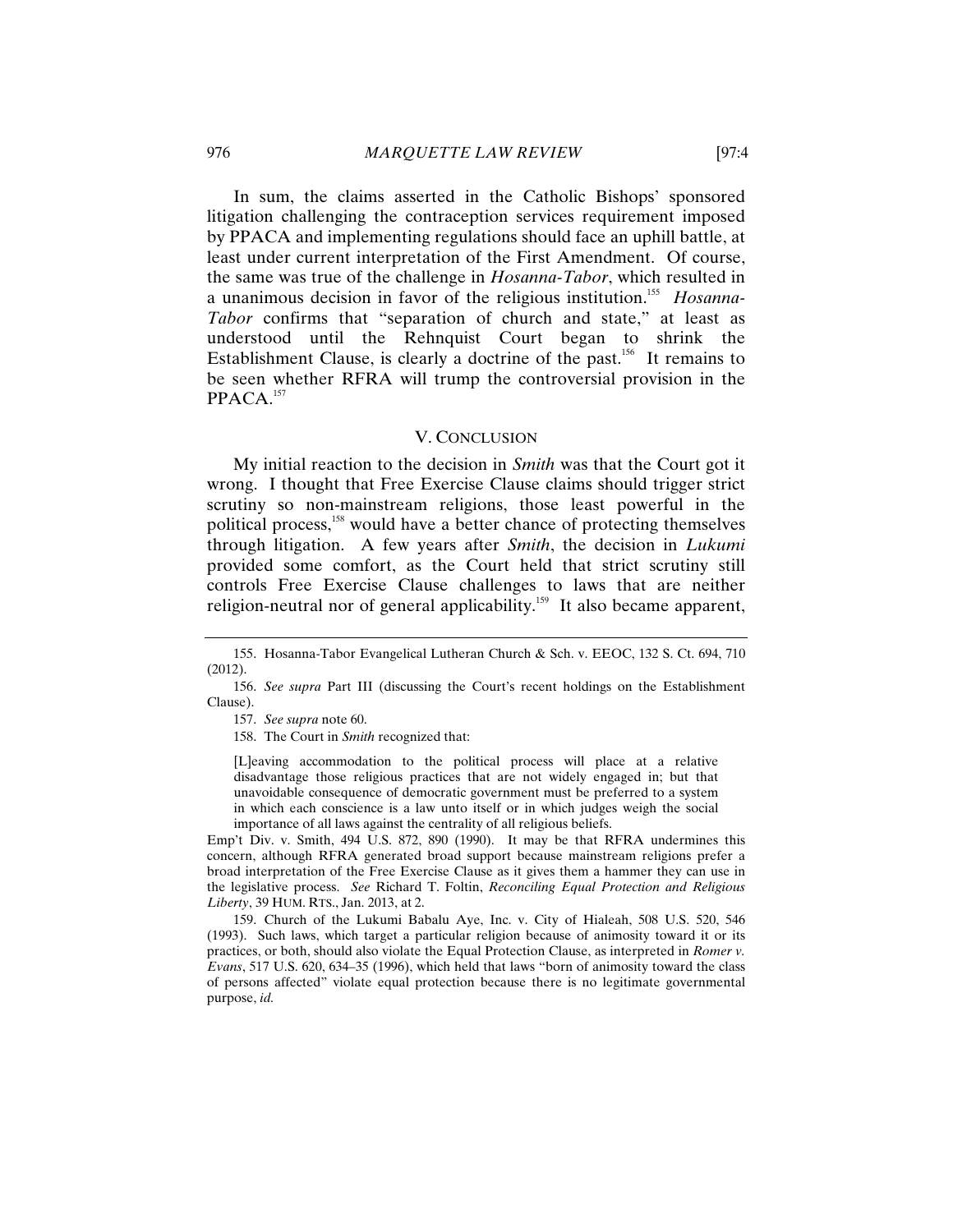as religions proliferated in this country, that imposing on legislative bodies the equivalent of a religious impact statement for each piece of legislation could make it very difficult to govern.<sup>160</sup> Further, the tension between the two religion clauses increases as the Free Exercise Clause gets larger, i.e., Establishment Clause concerns are greater when the Free Exercise Clause is interpreted as requiring religion-based exemptions from religion-neutral laws of general applicability.<sup>161</sup> Finally, the shrinking of the Establishment Clause, to the point that there are virtually no constitutional checks on governmental subsidies to religious institutions, should be accompanied by fewer Constitutionimposed exemptions for religious institutions to avoid giving such institutions an advantage over competing nonreligious institutions. For example, the Catholic institutions that are plaintiffs in the litigation promoted by the Catholic Bishops may be subsidized by the government, like their nonreligious competition, but they are seeking an advantage in the form of an exemption from certain requirements of the PPACA.<sup>162</sup> For these reasons, I have changed my view of *Smith*.

The proliferation of exemptions over the years has created a sense of entitlement. When religious institutions are not successful in obtaining an exemption through the legislative process, they may seek a First Amendment-based exemption from the courts, as in *Hosanna-Tabor*. 163 Further, when religious institutions are partially successful in obtaining exemptions through the legislative process, as they were with PPACA,

<sup>160.</sup> In rejecting strict scrutiny in *Smith*, the Court said any society that applies strict scrutiny across the board "to all actions thought to be religiously commanded... would be courting anarchy" and "that danger increases in direct proportion to the society's diversity of religious beliefs, and its determination to coerce or suppress none of them." *Smith*, 494 U.S. at 888.

<sup>161.</sup> My concern about establishment problems when government exempts religious institutions from such laws is not shared by the current Supreme Court. *See, e.g.*, Cutter v. Wilkinson, 544 U.S. 709, 714, 726 (2005) (holding that section 3 of the Religious Land Use and Institutionalized Persons Act of 2000, Pub. L. No. 106-274, § 3, 114 Stat. 803, 804 (codified at 42 U.S.C.  $\S$  2000cc-1(a) (2006)), insofar as it requires accommodation of religious practices in prisons, does not violate the Establishment Clause); Locke v. Davey, 540 U.S. 712, 719 (2004) (referring to the "play in the joints" between the two clauses (quoting Walz v. Tax Comm'n, 397 U.S. 664, 669 (1970)) (internal quotation marks omitted)).

<sup>162.</sup> *See* Complaint, Roman Catholic Archbishop, *supra* note 8, ¶¶ 134, 155, 226. Similarly, in *Hosanna-Tabor*, the religious institution sought, and obtained, an exemption from federal anti-discrimination laws governing employers. Hosanna-Tabor Evangelical Lutheran Church & Sch. v. EEOC, 132 S. Ct. 694, 701, 707, 710 (2012).

<sup>163.</sup> *Hosanna-Tabor*, 132 S. Ct. at 701.